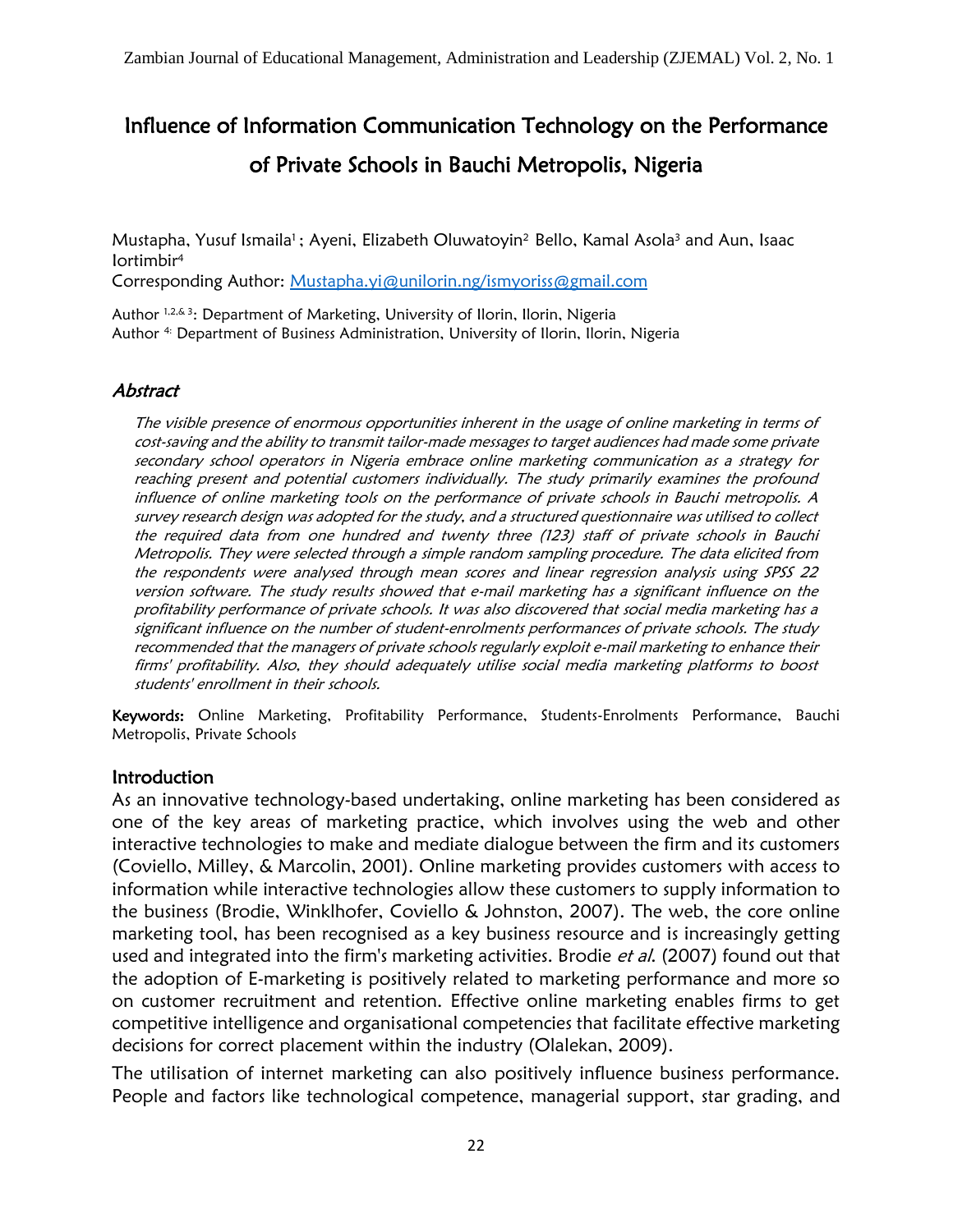alliances significantly influence internet marketing usage within the business (Matikiti & Afolabi, 2012). It allows to communicate online marketing messages to a possibly huge group of onlookers without exorbitant promotion costs and to remain in touch with the clients through E-mails, news, letters, etc. These immense opportunities inherent in internet marketing have made several educational institutions at all levels in Nigeria to embrace online marketing communication as a suitable strategy for reaching to their present and potential customers.

The exponential expansion within the number of private school operators in Nigeria's educational system requires adopting appropriate operational strategies to ensure their growth and survival in a turbulent operating environment. For instance, demonstrating the continuing growth in Nigeria's educational sector as a result of private entrepreneurs' efforts, Varrella (2021) observed that there were about 117,000 schools in Nigeria as of the 2018 and 2019 academic session. The private schools constitute fifty five thousand while public schools represent sixty two thousand. Adopting an appropriate strategy becomes necessary because school owners, like other business owners, desire to achieve specific goals and objectives such as profit, target student enrollment and increase in assets. The attainment of any of those objectives is contingent on several factors of implementing an alternative one-on-one e-marketing communication strategy. This is because the traditional marketing tools such as T.V. commercials, radio commercials, print media advertisements and advertorials, personal selling and sales promotions are expensive for private school owners to adopt.

Lilyquist (2019) pointed out that several traditional marketing communication methods are costly and cost-prohibitive for many small business owners like private school entrepreneurs. Hence, online marketing is an alternative means of communication for private school owners to reach their target market place and provide awareness about their operational activities. Consequently, private school owners need to know the appropriate mixture of online marketing techniques to maximise customer reach and measure its impact on their operations. It is against this background that the study sought to investigate whether or not the adoption of online marketing influenced the performance of private schools in Bauchi Metropolis in Nigeria as this had not been properly documented in the extisting literature in Nigeria.

The literature review on the subject matter revealed a paucity of empirical studies that investigated the consequences of online marketing on the performance of private schools in Nigeria. Previous studies carried out on the effects of online marketing on the performance of various business firms did not specifically focus on educational institutions as a case study, especially private schools (Yasmin, Tasneem & Fatema, 2015; Srinivasan, Bajaj & Bhanot, 2016; Onyango, 2016; Enyioko & Lloyd, 2017; Maina, 2017). For example, Olomu (2016) and Enyioko and Lloyd (2017) studied the Nigerian economy's manufacturing and other industrial sectors. This study was necessitated by the scarcity of studies specifically investigating the effect of online marketing on the performance of private schools and the researcher's desire to establish the extent of the influence empirically. The gap in the literature motivated this study to investigate the influence of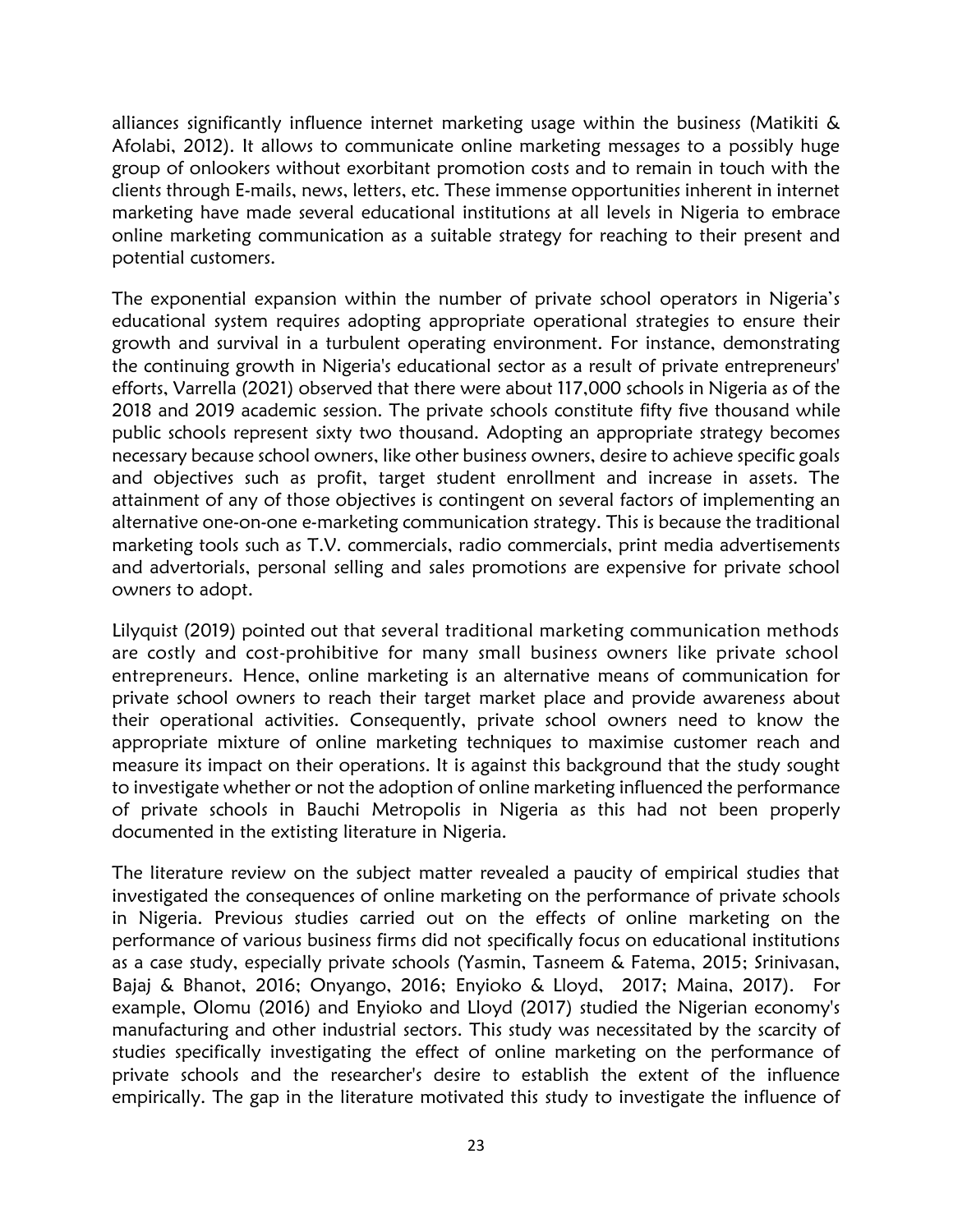online marketing on the performance of private schools in Bauchi Metropolis in Nigeria. It was on this basis that the study sought to answer the following questions:

- 1. What is the influence of e-mail marketing on the profitability performance of private schools in Bauchi metropolis?
- 2. Does social media marketing affect the number of student enrolments performance of private schools in Bauchi metropolis?
- 3. Does mobile phone marketing have an influence on the assets-based performance of private schools in Bauchi metropolis?

# Objectives of the Study

This study seeks to achieve the subsequent specific objectives:

- 1. To examine the influence of e-mail marketing on profitability performance of private schools in Bauchi metropolis.
- 2. To determine the impact of social media marketing on the number of student enrolments performance of private schools in Bauchi metropolis.
- 3. To evaluate the influence of mobile phone marketing on the assets-based performance of private schools in Bauchi metropolis.

# LITERATURE REVIEW

The existing literature on the subject matter reviewed provided direction for the study. The review was done along with the following rubrics; conceptual review, theoretical review and empirical review. Several definitions of online marketing are recorded within the reviewed literature. Stokes (2011) describes E-marketing as utilising digital channels to undertake brand marketing while to Molenaar (2012), online marketing is an integral strategy based on customer behaviour. The study adopted the definition offered by Kotler and Keller (2009) which views online marketing as a means through which a company endeavours to communicate to its customers, promote products and sell its offerings through the means of the internet.

# Tools of Online Marketing

The tools of online marketing which are of interest to the present study are: E-mail Marketing

E-mail marketing is one of the earliest used web marketing techniques that encompasses the provision of individualised or targeted communications to certain publics at the exact time. With the e-mails, business firms deliver e-mails that meet the requirements of the users. Marketing through e-mail may be a unique way of transmitting advertising messages and produces value for customers. This is because marketing through e-mails is cheap, costeffective and posseses abundant addressees (Javadian, Rezvani, Sabbir, Fouladivanda, Nahid & Faramarzi, 2012). In the views of Castronovo and Huang (2002), e-mail marketing may be a cost-effective medium to develop and re-inforce consumer relations. It is an interactive channel that could be used to attract new customers, sustain current customers and create brand loyalty by sending e-mails on the descriptions of goods and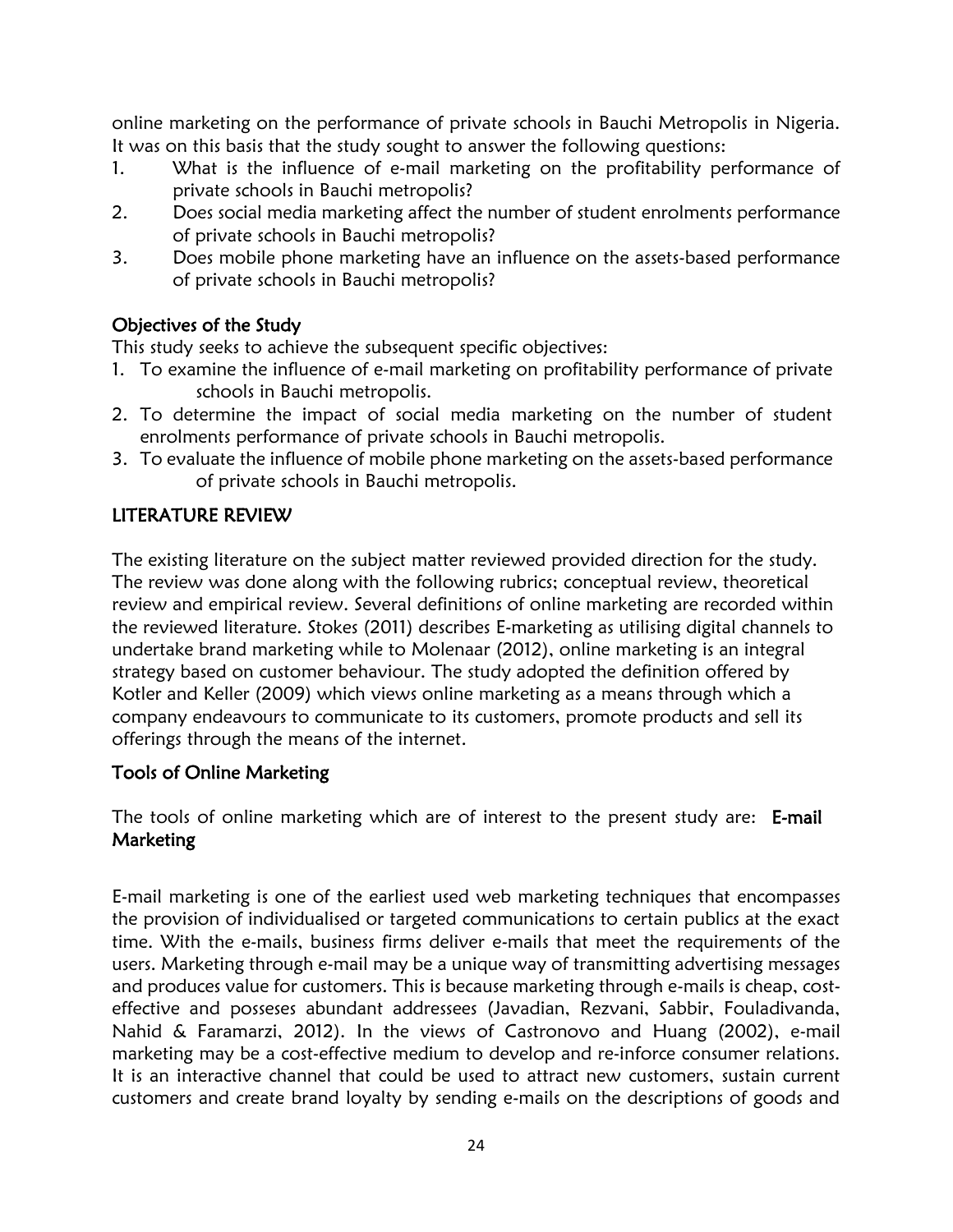services, uncommon, special offers, accessories and links to websites. Furthermore, Onuoha (2018) pointed out that e-mail marketing was considered the most effective compared to other digital tactics when it comes to building customers' awareness, acquisition, retention and conversion. In fact, Onuoha (2018) observed that in the year 2017, e-mail marketing emerged as one of the most effective digital investments in Nigeria.

# Mobile Phone Marketing

Mobile phone marketing is any advertising exercise that encourages patronage of goods and services through mobile gadgets like tablets and smart phones. It uses the features of ultra-modern mobile technology including location facilities to tailor marketing campaigns grounded on an individual's location (Kenton, 2021). Mobile phone marketing is a way in which technology can be used to create tailored promotional messages of goods and services to a user who is constantly connected to a network. In Kenton's view (2021), mobile phone marketing is a necessary tool for large and small business firms because mobile gadgets have become ubiquitous. Mobile phone marketing usually targets the audience who may not be so important by demographics but by behaviours.

This commercial content includes advertising a new product, providing information about a sale, products, sales promotions and other commercial ventures. Mobile phone marketing, alongside e-marketing and social media marketing are components of the digital marketing sector. It promotes goods, services and concepts by providing personalised, location and time-sensitive information using interactive wireless channels (Ancarani & Shankar, 2003). Unlike the other marketing media, mobile phone marketing features a direct link to final users allowing marketers to reach each purchaser quickly and directly (Steinbock, 2006).

#### Social Media Marketing

Social media marketing (SMM) is a form of internet promotion that utilises social networking websites as a marketing tool. SMM intends to produce content that frequenters share with their social networks to help an enterprise enhance brand exposure and widen account reach (Target, 2011). Social media may be a forum that facilitates information sharing and participation among media users to make and distribute the content (Steenkamp & Hyde-Clarke, 2014). These platforms have shifted the emphasis of internet services from being consumption-based towards becoming more interactive and collaborative thereby producing new opportunities for interaction between organisations and, therefore, the public (Henderson & Bowley, 2010). Distinct from old media, social media can include both web-based and mobile technologies (Mou, Atkin, Fu, Lin & Lau, 2013). Mangold and Faulds (2009) claimed that marketing managers should identify the facility and important nature of the discussions being administered by customers utilising social media. Social media links businesses to the final consumers directly, promptly, and at a low cost (Kaplan & Haenlein, 2010). This is possible by smoothing different areas of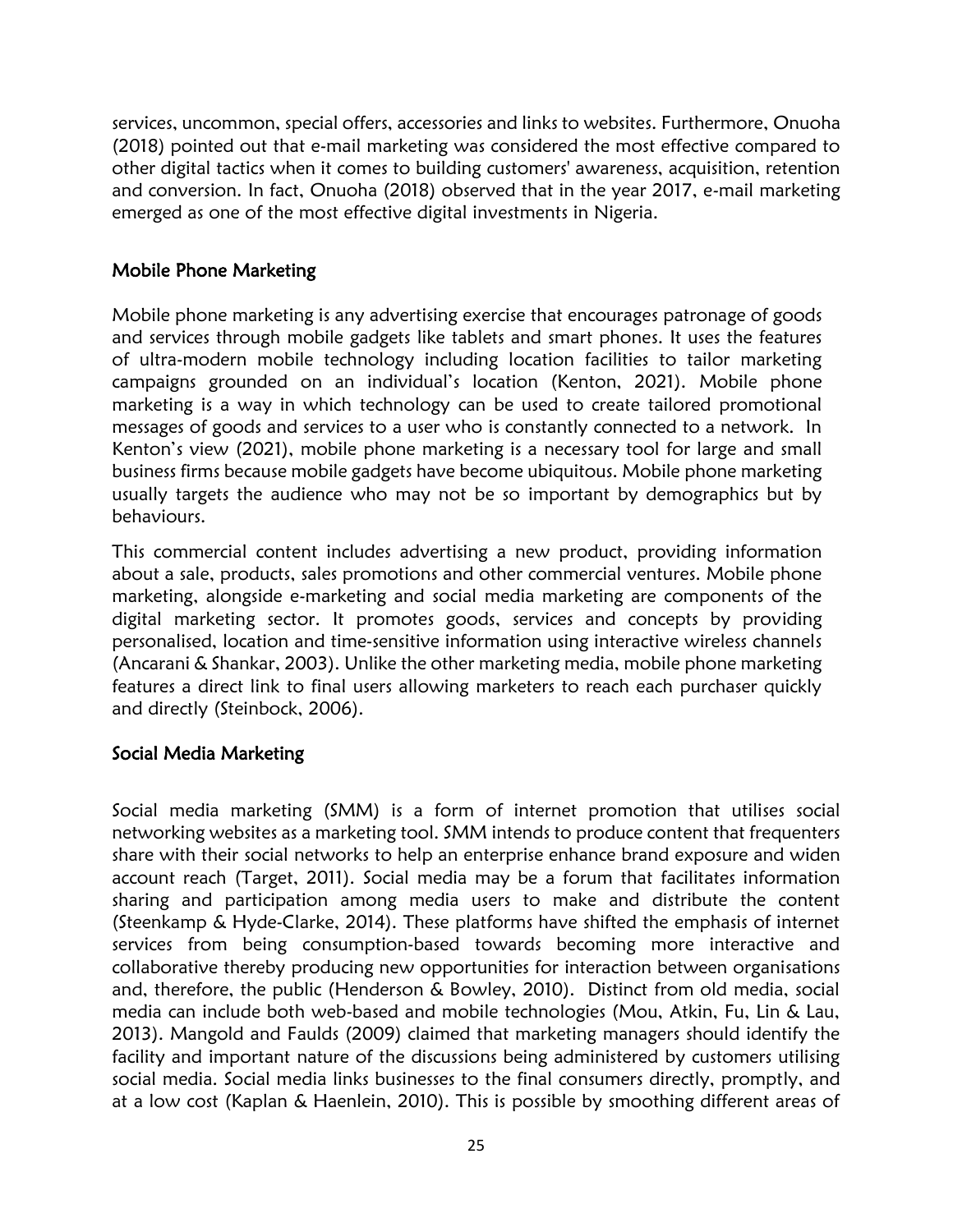marketing like promotions, marketing intelligence, sentiment research, public relations, marketing communications, product and customer management (Akar & Topcu, 2011; Tanuri, 2010); social media has become the centre of attention in many industries.

These virtual social universes may be utilised for social media promotional purposes. Having these sketched features and indeed more, Facebook in this manner may be an examplar of social media (Fiester, 2016). Social media has gone through a few sort of revolutions over the past decade, and since then, the typical media is dynamically being supplanted with social media systems. This development has driven to expanded online marketing using various marketing practices and methods resulting in boundless prospects in marketing (Fiester, 2016). Modern technology has played a considerable role in the gradual development of social relations among people. As a result of the emergence of web 2.0 technologies, social networking websites like Facebook and WhatsApp are readily accessible and supply the users with a connection to virtually everyone around the globe. Now people spend longer time on social media communicating through social platforms like Facebook and involuntarily leaving the traces of their links which are readily available to those social media managers (Katona, Zubcsek & Sarvary, 2011). According to Kemp (2021), there were thirty-three million social media users in Nigeria as of January 2021. This figure shows an increase of six million social media users (22%) between 2020 and 2021. This figure simply indicates that the total number of social media in the country is equivalent to 15.8 per cent of the total population of Nigeria.

# Search Engine Optimisation

Search Engine Optimisation is known by the acronym 'SEO'. It refers to the procedure used to improve any internet site's ranking and get organic or un-paid visitors on the Search Engine Result Page (SERP). Therefore, SEO, can be used as a very powerful tool in marketing. So basically, search engine marketing increases the quality and volume of the site visitors to the website via increasing the rank and visibility of an internet web page to users of an internet search engine such as Google, Bing, and Yahoo (Srikanth, 2019). Furthermore, websites with top web optimisation techniques and awareness of the presentday market scenario improve the rank and traffic of their websites by way of a sizable margin. Some of them even generate income in 6-digit figures from their website (Srikanth, 2019). According to Stokes (2011), an inquiry engine optimiser is used to make sure that a company's website is situated at the top of the search engine through the utilisation of particular keywords. It performs a crucial role within a marketing context because it ensures that the merchandise or offer is displayed towards the top of the page. Furthermore, it enables a firm to influence specific customers and create an enhanced experience which may cause improved retention of consumers.

Alford (2010) maintains that successful online marketing is indispensable thanks to the extremely competitive schools' operational activities. Small rural businesses had to improve their online presence through effective programme optimisation. He argues that a business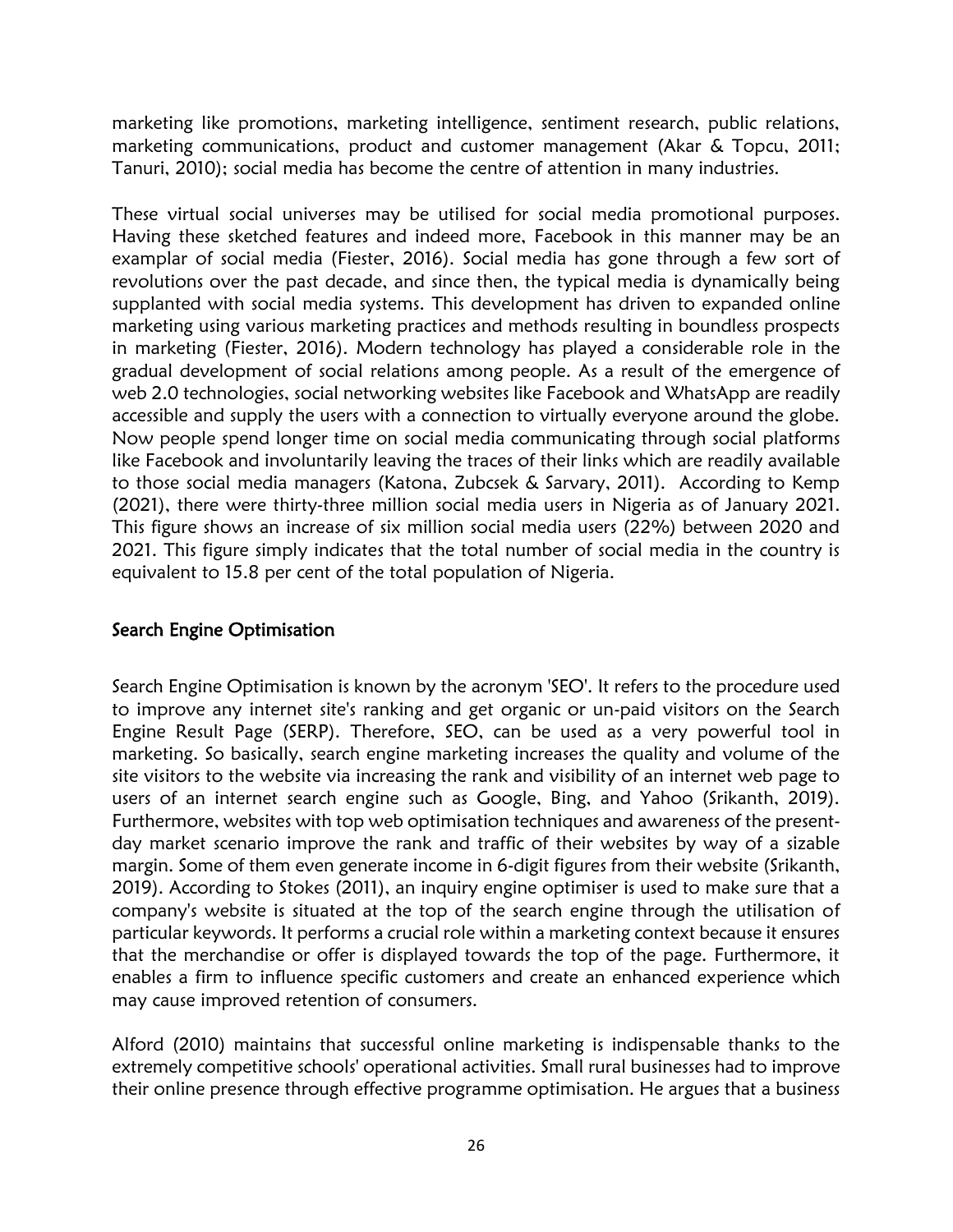owner should know which keywords to incorporate to improve the company's search engine results. He further suggests that internal and external links are vital and that data should be kept up to date as a website is a customer's first impression of a corporation. McLaren (2011) endorses that private schools should use electronic media more effectively by creating shared links to help with marketing between members. The study also proposed the utilisation of an inquiry engine optimiser to expand the number of responses from customers. Additionally, the study noted the worth of social media and the way the members could boost word of mouth through connections with parents or guardians on Facebook, Twitter, WhatsApp and YouTube.

# Benefits of Online Marketing

The internet provides good access to business firms' potential customers. It has been projected that a few billion people around the world use the world wide web and more are getting conscious of the internet with each passing day. So, marketing your business to such an outsized group of individuals is merely possible through the web (Sharma, 2017; Picincu, 2019). Internet is the only medium that can cross geographical and national boundaries. The cost of promoting your business on the web is cheaper than other mediums of marketing communication. This makes it easy for small and mid-sized businesses to promote their products. The internet allows the ability to remain connected with customers on a real-time basis. If any discount goes on, then it is easier to send an email to customers and purchase merchandise instantly (Sharma, 2017; Picincu, 2019).

The internet also allows sending multiple messages simultaneously which saves the tedious task of sending a physical letter to each client. Internet marketing facilitates a moment of feedback from the purchasers. Customers can share their experiences after using the product. Internet web saves a tonne of your time and energy. Rather than having a customer service representative to answer customers' queries, one can put all the knowledge about the merchandise or services on the internet so that customers familiarise themselves with the products (Sharma, 2017; Picincu, 2019).

The foremost common way of doing it is to have a section dedicated to frequently asked questions (FAQs) about the product to get all the required information about the merchandise or the service. Finally, only internet marketing permits your business to be available 24/7 which leads to increased sales and profits.

#### Performance of a Firm Indicators

A firm's performance refers to that procedure of gauging the action's efficiency and effectiveness (Al-Matari, Al-Swidi & Bt Fadzil, 2014). The improvement in a firm performance requires some measurements to work out the action's proficiency and effectiveness. Scholars like Santos and Brito (2012) and Tarute and Gatautis (2014) have categorised those measurements into financial and strategic performance indicators. A firm's financial performance considers an efficient indicator of the firm's profitability and,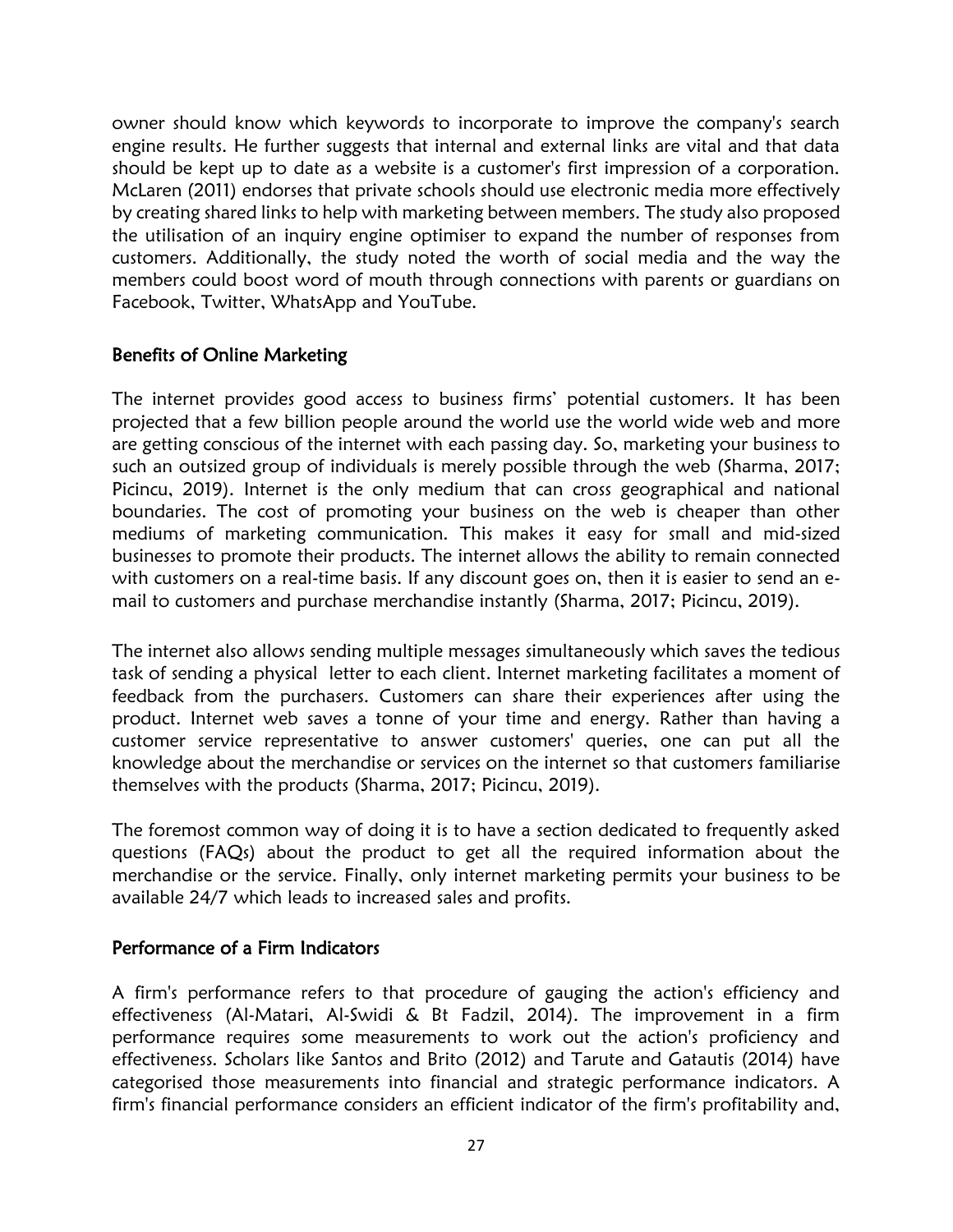therefore, the business compared to the benchmark rate of return equivalent to the riskadjusted weighted average of the capital costs (Al-Matari, Al-Swidi & Bt Fadzil, 2014). It includes three main dimensions: profitability, growth, and market value, as illustrated by Santos and Brito (2012).

Profitability measures a firm's past ability to get returns, and it includes indicators such as return on assets, return on investment, net income or revenues, return on equity, and economic value-added (Al-Matari, Al-Swidi & Bt Fadzil, 2014; Santos & Brito, 2012; Tarute & Gatautis, 2014).) While growth demonstrates a firm's previous capacity to increase its size (Santos & Brito, 2012), the firm's growth results in a rise in its absolute profit and cash generation. It extends the firm's economies of scale and its market power (Santos & Brito, 2012). Growth includes indicators like market-share growth, asset growth, net revenue growth, and the extent of employees' growth (Santos & Brito, 2012; Tarute & Gatautis, 2014). Furthermore, the customers satisfaction indicator raises customers' willingness to pay and thus the worth created by the firm (Barney & Clark, 2007). In this regard, scholars have presented it as one of the main variables for testing a firm's performance. Customer satisfaction has indicators like a mixture of products and services, number of complaints, repurchase rate, new customer retention, general customers' satisfaction, number of new products/services launched (Santos & Brito, 2012; Tarute & Gatautis, 2014).

Consequently, the performance of private school operators is defined in this study in terms of profitability (that is the efficiency of the private school operators in using shareholders' funds to realise profit), students' enrolment (that is efficiency of the school operators in using the firms' resources to win market) and asset base (efficiency of the school operators in using the firms' resources to acquire more assets). Therefore, this study measures the performance of the private school in terms of the schools' operational ability to use e-mail, social media and mobile phone as marketing communication strategies to achieve profitability, required number of students' enrollments, and acquire the necessary assetbased.

# Theoretical Framework

This section reviews the theories which the study considers seemly suitable to provide the required theoretical base. The theories of network/social network and collective intelligence were reviewed.

# Network/Social Network Theory

The network approach's concept emanates from several of the structural concepts put forward by sociological scholars like Emile Durkheim, Georg Simmel and anthropologist Radcliffe-Brown whose study were principally founded on grasping the structure and influence of relational webs or "networks" of social relations among individuals. Network theory analyses all types of relationships, whether or not it is between people, animals or things. Social network analysis is an overlapping tool utilised in learning about patterns that manifest within social networks and their impact on behavior.

The study of how individuals, institutions or collections of people interrelate with others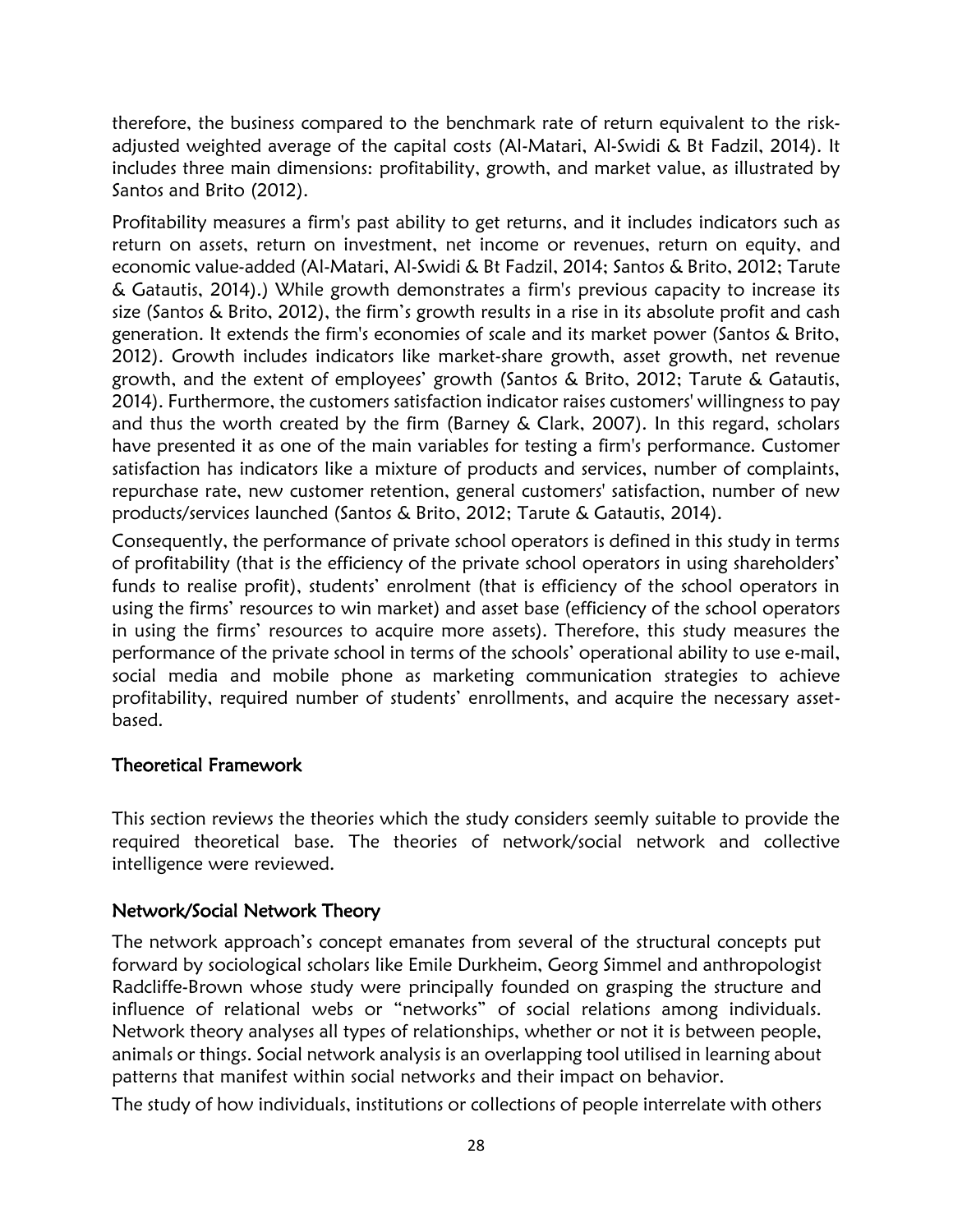within their network is known as the social network (Claywell, 2016). Characteristically, social networks are utilised to publish content which reach greater number of followers. Business community operators can add their business activities to promote either themselves or their businesses. The Social Networking Spots permit associates to upload short messages, dispatches, photos, audio and recorded videotape free of charge. Content posted by memberships can be surfed and reflected upon by all members who form part of the community (Kumar, 2018).

Digital marketing networks are significant in this respect since they permit marketers to concentrate and comprehend what is said by consumers and permit them to take advantage of influential users' power to spread the messages to other people in their networks. Research indicates that the compelling users are those with the foremost impact across a variety of differentiated networks. It sees social associations in terms of nodes and ties. The nodes are the players within the networks, and ties are the relationships amongst the players. Various kinds of ties exist between the nodes, and in its basic form, a social network outlines all the relevant ties between the nodes being analyzed (Pataraia, Falconer, Margaryan, Littlejohn & Fincher, 2014). The network can also be used to "determine the social capital of distinct players". These ideas are normally exhibited during a social network diagram, where nodes represent the points while ties are the lines.

## Theory of Collective Intelligence and generational

Collective intelligence symbolises a process where huge numbers of individuals congregate concurrently on the same point(s) of knowledge while simultaneously realising intellectual performance. The theory hypothesises that groups are usually more intelligent and more industrious than the sum of the individuals. Crowd sourcing is an internet phenomenon in which projects are divided into small individual activities that are shared with many individuals for completion, and this is acknowledged to have collective intelligence features. According to Tapscott and Williams (2008), collective intelligence requires four principles to exist: openness, peering, sharing and acting globally.

Openness is the required principle by which people and companies have to present their ideas and be frank about their ideas to the individuals on the net to improve their products (Tapscott & Williams 2008; Steve, 2013). Peering has to do with old information or products to be modified to match your and others' personal needs before releasing it to the public to utilise them. Sharing explains how intellectual property is required to be shared with others in the group. It is essential to allow for the constant exchange of ideas and critiques around which productivity is enhanced (Tapscott & Williams 2008; Steve, 2013). The principle of acting globally is based on communication technology's advancement that allows organisations to reach out to their entire collaborators' network and engage everyone (Tapscott & Williams 2008; Steve, 2013). This concept overcomes department and branch borders' challenges to capture and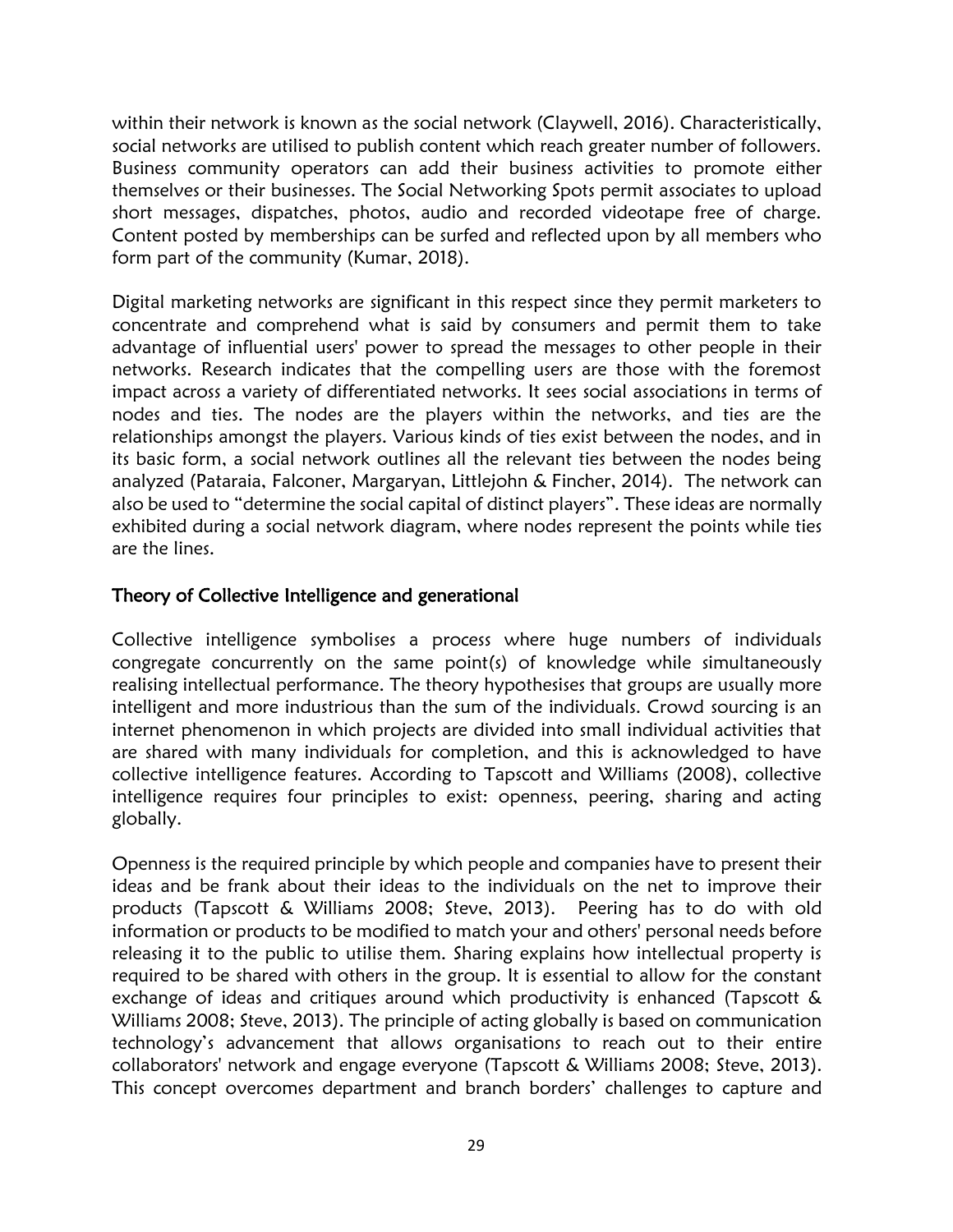utilise new ideas, new talents, and new markets.

The study reviewed and adopted these theories because of the following reasons. Firstly, the theory of collective intelligence is useful in online marketing as it allows private school owners and their consumers (students and parents) to come together to interact and be able to exchange ideas on how to come up with the services that enhance the entire experience (Wolpert, 2013). On the other hand, the Network and social network theory is considered relevant as it enables private school operators to analyse how to maximise their 'networks' with customers (Williams & Durrance, 2008).

# EMPIRICAL REVIEW

Nuseira and Aljumahb (2020) examined the role of digital marketing in business performance with the moderating effect of environmental factors among SMEs of the UAE. The study aimed to determine the empirical relationship between digital marketing and business performance among SMEs of the UAE. The SMART-PLS through measurement and structural equation modeling was used as a tool of analysis. The study discovered that digital marketing applications positively and significantly influence business performance. Enyioko and Lloyd (2017) investigated digital marketing strategies and marketing performance optimisation in Port Harcourt, Nigeria. The study aimed at determining whether industrial marketers' efficient deployment of digital systems optimises digital marketing performance. Structural equation modeling was employed to test the hypotheses with the aid of SPSS 17.0 software. The study found that the independent variables (website marketing strategy, search engine marketing strategy and e-mail or newsletter marketing strategy) were significant predictors of marketing performance optimisation.

The study of Maina (2017) examined the effect of digital marketing tools on the performance of businesses in the real estate sector of Nairobi County. Regression analysis served as an analytical tool of the study. The study findings indicated that e-mail marketing, web solutions, mobile marketing, and social media platforms affected firms' performance. Onyango (2016) studied the influence of digital marketing strategies on performance of cut-flowers exporting firms in Kenya. The paper mainly examined the influence of digital marketing on the financial and non-financial performance of cut flower exporting firms in Kenya. The outcomes show that digital marketing has an incredible impact across all elements of firms' performance. Firms that invested in digital marketing harnessed better returns, more customers, and more sales. On his part, Olomu (2016) investigated the influence of online marketing adoption on the performance of the Nigerian paints industry. The performance indicators measured were market share, sales growth, customer retention, the number of marketing staff as well as the total level of investment. Ordinary least square techniques were used in analysing the data. The study results revealed that online marketing has more intensity on sales growth performance.

The study of Yasmin, Tasneem, and Fatema (2015) examined the impact of digital marketing classes on a firm's sales performance. The work aimed to determine the influence of classes of digital marketing on a firm's sales performance. The results exposed that digital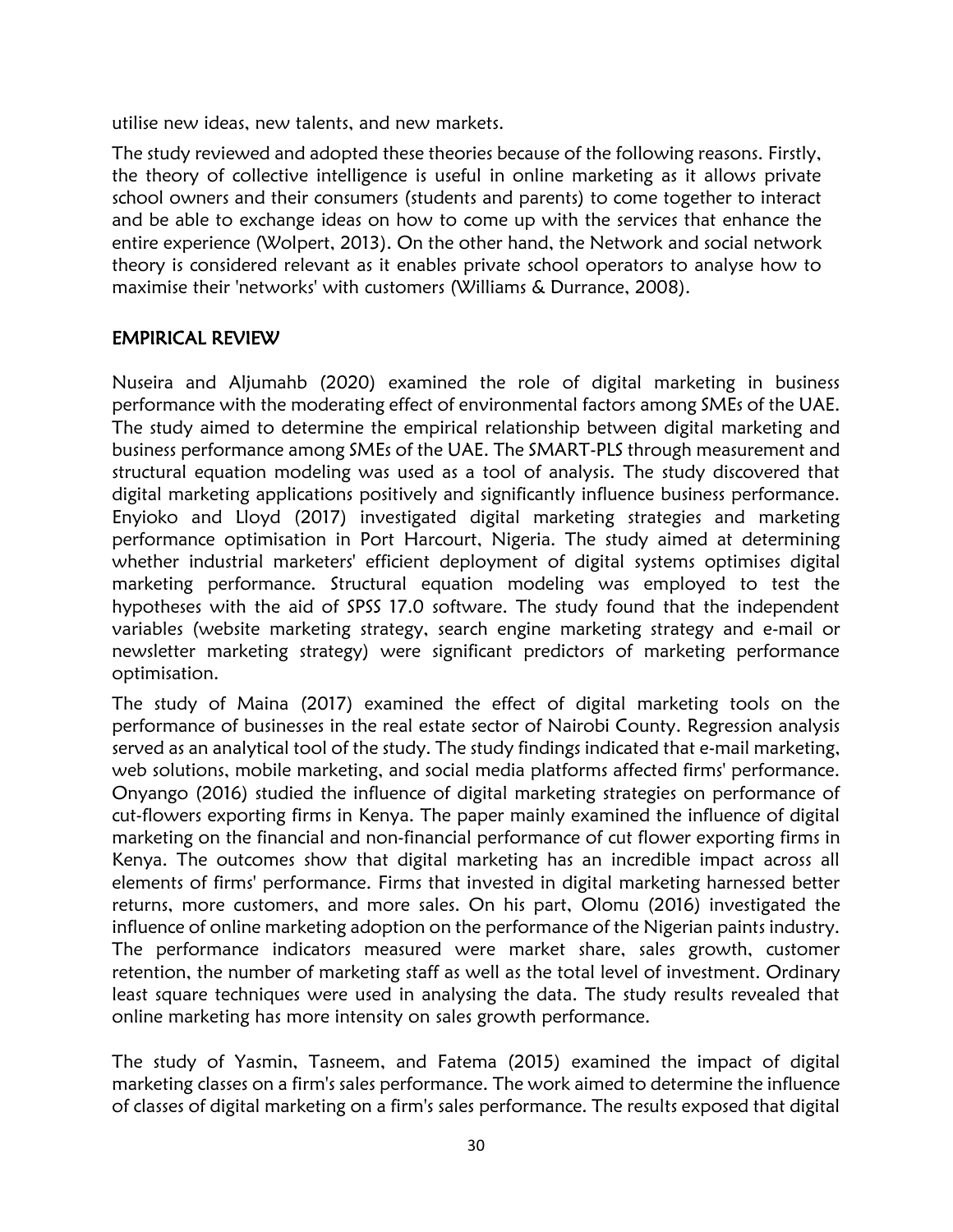marketing had a positive relationship with sales increase and that elements of digital marketing like online advertising, search engine optimisation, e-mail marketing, and social media positively impacted on firm's sales. Srinivasan, Bajaj, and Bhanot (2016) investigated the role of social media marketing in the micro, small and medium enterprises sector. The study aimed to ascertain the social media marketing methods used to acquire and retain Medium and Small Manufacturing Enterprises (MSMEs) customers. Findings of the study showed that MSMEs involvement in social media generates a strong impact on brand awareness and brand trust.

The review of the extant literature on the subject matter revealed a lack of empirical studies investigating the effects of online marketing on the performance of private schools in Nigeria and other parts of Africa. Previous studies on the effects of online marketing and performance focused on other industries, with few studies that focused on the education sector especially private secondary schools. For example, Olomu (2016) and Enyioko and Lloyd (2017) studied the Nigerian economy's manufacturing and other industrial sectors. Hence, the need for this study arises from the paucity of studies that have specifically investigated the effect of online marketing on the performance of private schools and the researcher's desire to establish the extent of the influence empirically.

# **METHODOLOGY**

A survey research design was adopted to conduct of this study. The population of this study comprised the staff of the five randomly selected private schools in Bauch Metropolis in Nigeria. The schools are Divine International Academy (DIA), Sunshine International School (SIS), Harmony High School (HHS), Hope Academy (HA) and LYS Academy (LYS-A). Based on their records, the taff in each of the selected private secondary schools was 34, 24, 45, 36, and 38, respectively adding up to 177. The sample size for the study was determined using the Yamane (1967) formula. Based on this authority, 123 staff of the selected private schools in Bauchi Metropolis served as the sample elements in the study. A simple random sampling procedure was employed to hand-pick the five secondary schools in the Metropolis. The same technique was employed to select sampled staff for the study. The technique was considered apt for the study because it offered an equal chance to all the staff of the selected private schools chosen as a sample for the study. A structured questionnaire as an instrument of data collection was administered to the target respondents. The device was separated into six sections; Section A dealt with the profiles of the respondents while Sections B, C, D and F addressed online marketing as independent variables and performance as dependent variables. A structured questionnaire was adopted because it required less time to complete and prevented the respondents from giving irrelevant responses (Sekaran & Bougie, 2009).

The data was personally collected through a questionnaire administered to the proprietors, principals and staff of the selected schools. This method was chosen to accomplish a high response rate by establishing a good rapport with the respondents. The data were analysed using descriptive statistics and simple linear regression analysis. Specifically, descriptive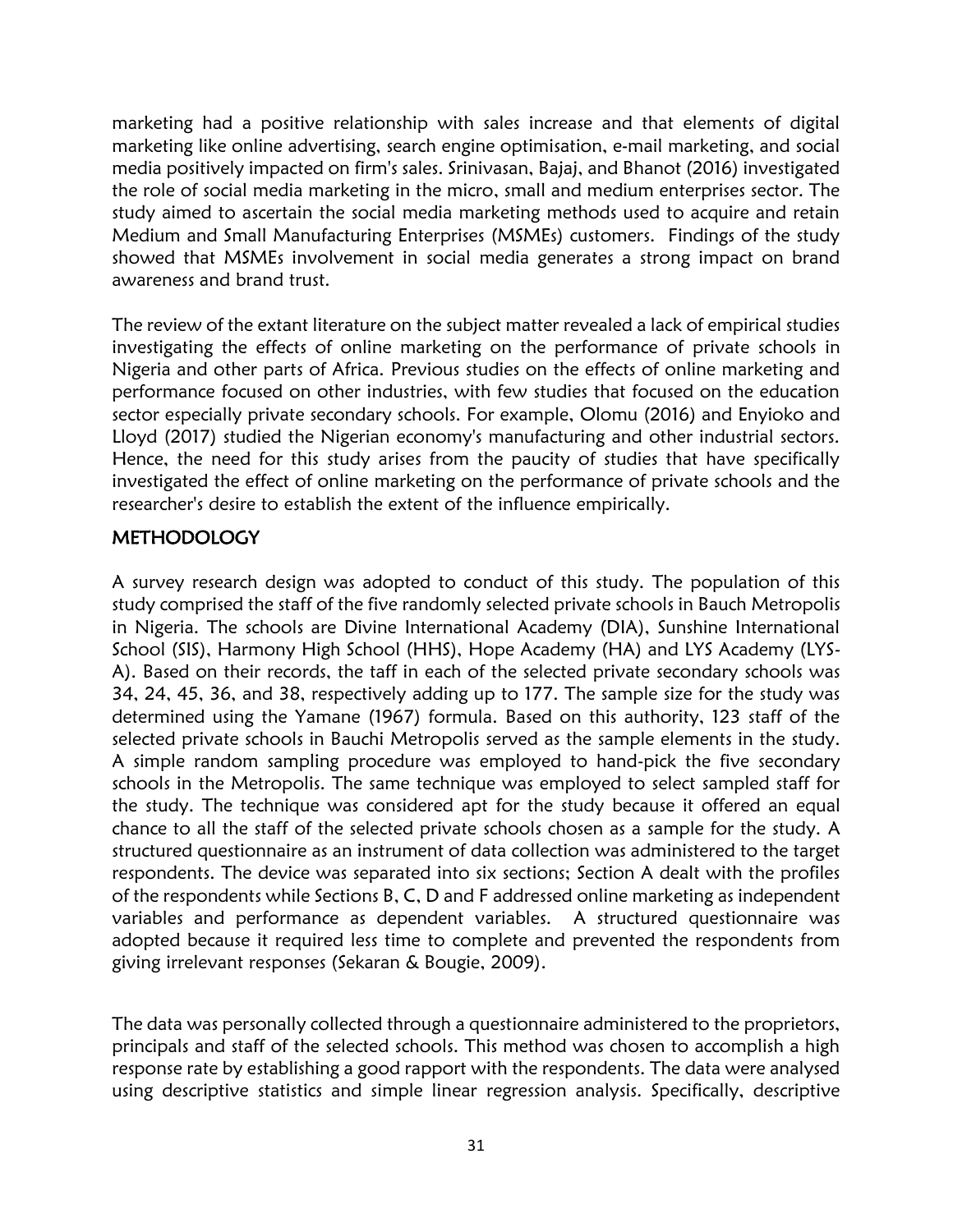statistics of simple percentages and standard deviation were used to present the study data while an inferential statistical tool of simple regression analysis was used to test for the influence of online marketing on school performance. The analysis was done with the help of the SPSS Version 23. The study's independent variable was online marketing which was proxied by e-mail marketing, social media marketing and mobile phone marketing. At the same time, the dependent was the performance of the selected private schools which was proxied by profitability, number of student enrolments and assets base. The study's model was adopted from the work of Adewole (2014) and Mustapha, Abdulazeez and Abdul (2020) and the model was as specified below:

 $Y= α + β1X1 + B2X2 + B3X3 + U$ 

Where,

Y= performance (proxied by profitability, number of student enrolments, assets based) of private schools

X1= E-mail marketing

X2= Social media marketing

X3= Mobile marketing

 $a = constant$ 

 $β1 = slope (beta coefficient)$  for X1, E-mail marketing variable

β2= slope (beta coefficient) for X2 Social media marketing variable

β3= slope (beta coefficient) for X3 Mobile marketing variable

 $U=$  error term

With 0.05 level of significance or 95% degree of confidence

# RESULTS AND DISCUSSIONS

|  | Table 1: Demographic Characteristics of the Respondents |  |  |  |
|--|---------------------------------------------------------|--|--|--|
|--|---------------------------------------------------------|--|--|--|

|                         | <b>Variables</b>              | Frequency | Percentage |
|-------------------------|-------------------------------|-----------|------------|
|                         | Divine International Academy  | 23        | 20.2%      |
|                         | Harmony High School           | 17        | 14.9%      |
| <b>Schools</b>          | Sunshine International School | 28        | 24.6%      |
|                         | Hope Academy                  | 22        | 19.3%      |
|                         | LYS Academy                   | 24        | 21.1%      |
|                         | Male                          | 66        | 57.9%      |
| Gender                  | Female                        | 48        | 42.1%      |
|                         | Less than 1 Year              | 28        | 24.6%      |
|                         | 1-5 Years                     | 45        | 39.5%      |
| <b>Years of Service</b> | 6-10 Years                    | 36        | 31.6%      |
|                         | Above 10 Years                | 05        | 4.4%       |
| Highest                 | ND/NCE                        | 41        | 36.0%      |
| Qualification           | HND/BSc                       | 63        | 55.3%      |
|                         | Postgraduate                  | 10        | 8.8%       |

Source: Field Survey 2020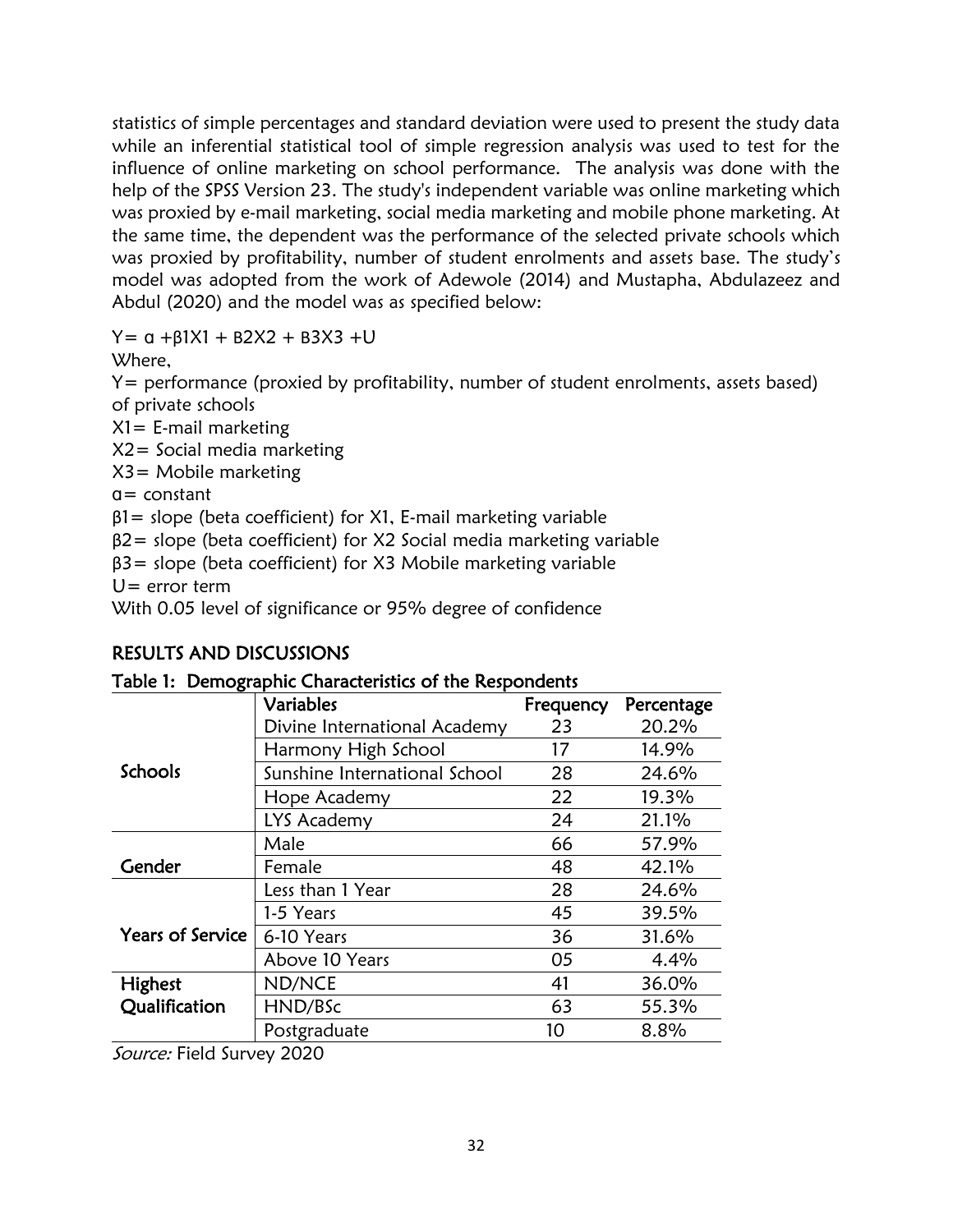Table 2 above presents the analysis of the demographic characteristics of the respondents. The analysis revealed that 23(20.2%) of the respondents were staff of DIA, 17(14.9%) were staff of HHS, 28(24.6%) were staff of SIS, 22(19.3%) were staff of HA, and the remaining 24(21.1%) were staff of LYS-A. This suggests that the majority of the respondents were from SIS, and this is because the school is a little bit bigger than others. The analysis based on gender revealed that the majority of the respondents, 57.9 per cent were males and 42.1 per cent were females. Also, it was found out that 24.6 per cent of the respondents had worked for less than one year, 39.5 per cent had worked for one to five years, 31.6 per cent had worked six to ten years and 4.4 per cent had worked for more than ten years with the various places of work (private schools). The analysis based on educational qualification revealed that 36.0 per cent of the respondents had National Diploma (ND) or Nigeria Certificates in Education (NCE), 55.3 per cent had a Higher National Diploma (HND) or a Bachelor of Science (BSc.) and 8.8 per cent had Postgraduate certificates. This suggested that the majority of the respondents had HND or BSc.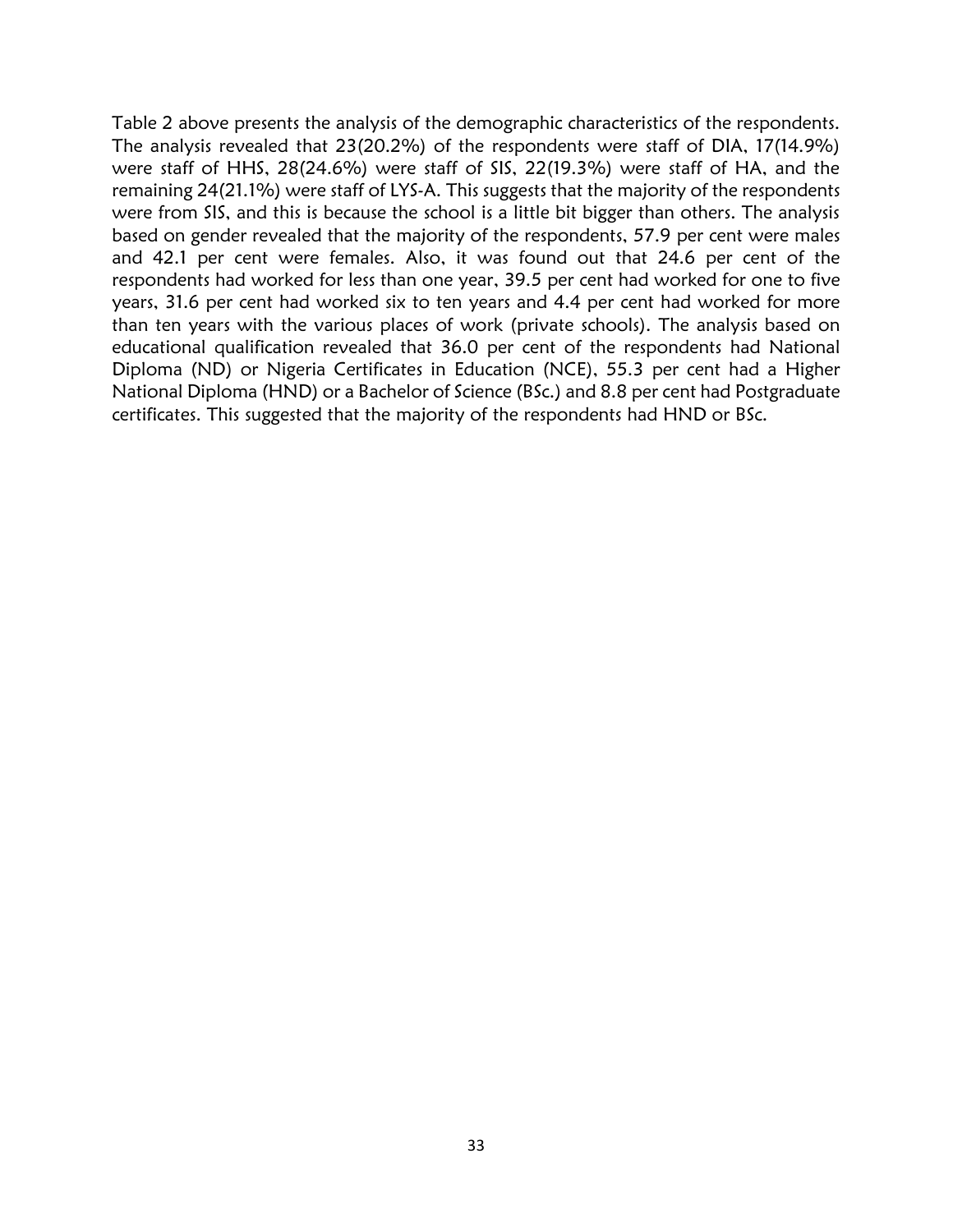# Table 2: Reliability Test

| Constructs                               | Cronbach's<br>Alpha (a) | Convergent | Validity   |
|------------------------------------------|-------------------------|------------|------------|
|                                          |                         | <b>CR</b>  | <b>AVE</b> |
| E-mail Marketing                         | 0.750                   | 0.910      | 0.727      |
| Social Media Marketing                   | 0.823                   | 0.869      | 0.693      |
| Mobile Phone Marketing                   | 0.741                   | 0.841      | 0.833      |
| Profitability Performance                | 0.762                   | 0.742      | 0.756      |
| Number of Student Enrolments Performance | 0.806                   | 0.834      | 0.658      |
| Assets Based Performance                 | 0.722                   | 0.922      | 0.662      |
| <i>Source:</i> Field Survey, 2020        |                         |            |            |

The internal consistency or reliability of the scale was measured via Cronbach's alpha and convergent validity tests. The result on table 1 shows that all the study's construct has Cronbach's alpha and composite reliability values above 0.7 signifying internal consistency among constructs. These values were all greater than the 0.70 thresholds recommended by Nunnally and Bernstein (1994). From this, one can conclude that the construct of online marketing measured by (e-mail marketing, social media marketing, and mobile marketing) and performance proxied by (profitability, number of student enrolments, and asset-based performance) have good reliability. Similarly, the average variance extracted (AVE) value of all constructs is greater than 0.60, thus satisfying the reliability requirements.

# Test of Hypotheses

This section presents a test of the study's hypotheses. The data contained in Table 3 are derived from the model summary to provide details about the characteristics of model and the coefficients of the model to show the significance level of the variables in the model for the three hypotheses formulated for the study.

| Construct                                                                                                                                                                                                                   | R     | R<br>square<br>(R <sup>2</sup> ) | Adjusted<br>$R^2$ | Unstd.<br>в | Std. $\beta$ | P-<br>value | <b>Decision</b> |
|-----------------------------------------------------------------------------------------------------------------------------------------------------------------------------------------------------------------------------|-------|----------------------------------|-------------------|-------------|--------------|-------------|-----------------|
| EM and Profitability                                                                                                                                                                                                        |       |                                  |                   |             |              |             |                 |
| Perf.                                                                                                                                                                                                                       | 0.724 | 0.605                            | 0.597             | 0.211       | 0.324        | .000        | Significant     |
| <b>SMM</b> and Students                                                                                                                                                                                                     |       |                                  |                   |             |              |             |                 |
| Enrolments Perf.                                                                                                                                                                                                            | 0.695 | 0.534                            | 0.497             | 0.173       | 0.295        | .000        | Significant     |
| MPM and Assets based                                                                                                                                                                                                        |       |                                  |                   |             |              |             |                 |
| Perf.                                                                                                                                                                                                                       | 0.742 | 0.664                            | 0.535             | 0.192       | 0.272        | .000        | Significant     |
| $C_2$ (1) $C_3$ (1) $C_4$ (1) $C_5$ (1) $C_6$ (1) $C_7$ (1) $C_8$ (1) $C_7$ (1) $C_8$ (1) $C_9$ (1) $C_9$ (1) $C_9$ (1) $C_9$ (1) $C_9$ (1) $C_9$ (1) $C_9$ (1) $C_9$ (1) $C_9$ (1) $C_9$ (1) $C_9$ (1) $C_9$ (1) $C_9$ (1) |       |                                  |                   |             |              |             |                 |

Source: Field Survey, 2020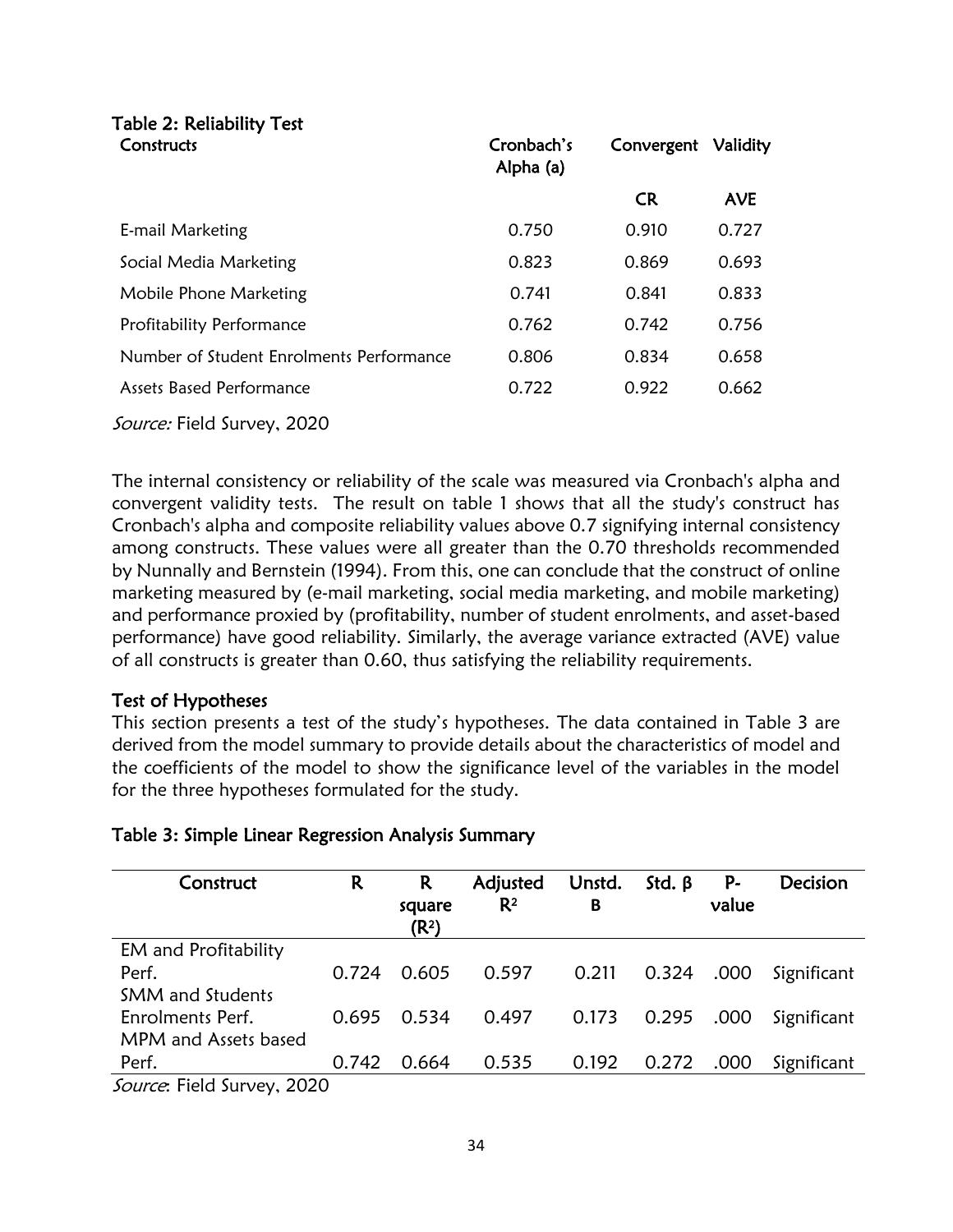## Note: EM- E-mail marketing, SMM- Social media marketing, MPM- mobile phone marketing, Perf- Performance

 $H<sub>01</sub>$ : E-mail marketing has no significant influence on the profitability performance of privateschools in Bauchi metropolis.

The output presented in Table 3 indicated a semi-strong correlation coefficient between Email marketing and profitability performance of private schools with  $R = 0.724$ . The R-Square value of 0.605 ( $R^2 = 0.605$ ) implies that e-mail marketing of private schools accounted for 60.5 per cent of the variations in profitability performance of private schools in Bauchi metropolis. The output also shows the unstandardised B of 0.211, standardised  $\beta$ of 0.324, and a p-value = 0.000. Consequently, by having P-value  $\leq$ 0.05, the result is statistically significant. Based on the above results ( $R^2 = 0.605$ ,  $P < 0.05$  & $\beta = 0.0211$ ), the null hypothesis, which states that "E-mail marketing has no significant influence on profitability performance of private schools in Bauchi Metropolis," is rejected in favour of the alternative hypothesis.

 $H_{02}$ . There is no significant impact of Social media marketing on the number of studentsenrolments performance of private schools in Bauchi metropolis.

Table 3 also revealed a semi-strong positive correlation coefficient of 0.295 between social media marketing and the student-enrolments performance of the private schools in Bauchi metropolis. The R-Square value of 0.534 implied that 53.4 per cent of the variations in the number of student-enrolments performance of private schools could be explained by social media marketing. The results also show that unstandardised is B of 0.173, standardised β is 0.295, and the p-value is 0.000. Therefore, by having a P-value of <.005, the result is statistically significant. Hence, based on these results ( $R^2 = 0.534$  P < 0.000 &  $\beta = 0.173$ ), the null hypothesis, which states that "there is no significant impact of social media marketing on the number students-enrolment performance of private schools in Bauchi metropolis, "is rejected in favour of the alternative hypotheses.

 $HO<sub>3</sub>$ : Mobile marketing has no significant influence on the assets-based performance of private secondary school in Bauchi metropolis.

Table 3 further indicated a strong positive correlation co-efficient exists between mobile phone marketing and the assets-based performance of private schools in Bauchi metropolis (R=0.742). The R-Square value of 0.644 indicated that 64.4 per cent of the variations in the assets-based performance of private schools in Bauchi metropolis could be explained by mobile phone marketing. The results further show that by having a P-value of <.005, the result is statistically significant. In other words, based on these results ( $R^2 = 0.644$ ;  $P <$ 0.000  $\&\beta$ =0.192), the null hypothesis, which postulates that *Mobile marketing had no* significant influence on the performance of the private secondary school in Bauchi metropolis" is rejected while the alternative hypothesis is accepted.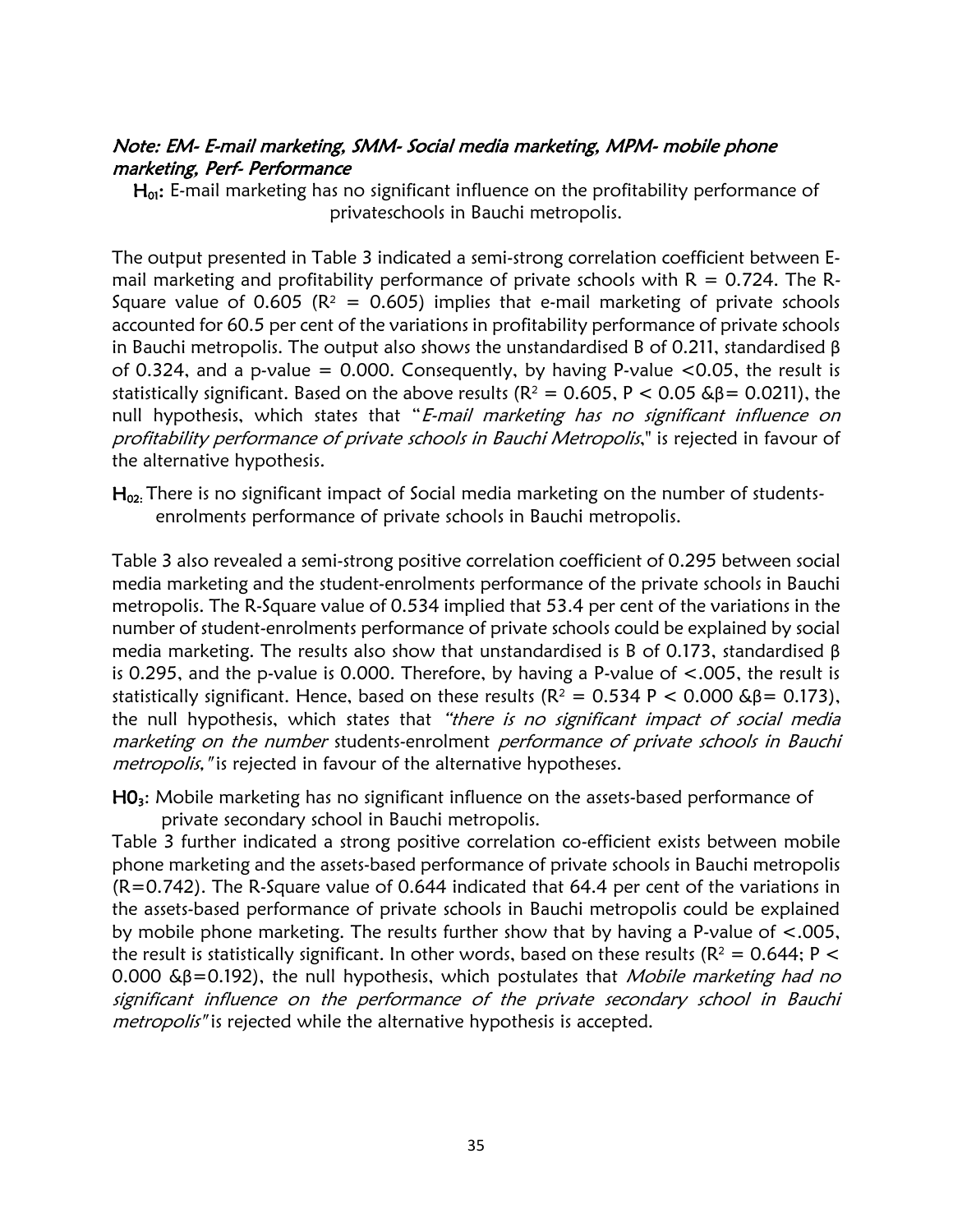## DISCUSSION OF FINDINGS

The analysis of the first hypothesis revealed that the null hypothesis, which states that Email marketing has no significant influence on the profitability performance of private schools in the Bauchi metropolis, is rejected, and the alternative hypothesis was accepted. The standard coefficient beta of 0.324 in Table 3 shows the influence of the standard significance of .000 is anticipated 5 per cent confidence level which demonstrates that the result is significant. The result implies that E-mail marketing had influence on the profitability performance of private schools in Bauchi metropolis. This accounts for why literature considers the social network a tool for fostering interrelationship among people in a social group. It is evident from this result that the management and staff of the schools have used e-mail marketing to endear desired results from the parents or guardians and others within the social network group.

The results of the present study are consistent with the findings of the previous studies by Olumo (2016), who surveyed the influence of E-Marketing implementation on the performance of the Nigerian paints industry which found that intensification of ICT utilization increases a firm's profitability and sales performace and that of Yasmin, Tasneem and Fatema (2015) who explored the impact of classes of digital marketing on a firm's sales and discovered that digital marketing tools such as online advertising, search engine optimisation, e-mail marketing, and social media had positive impact on firm's sales. It also agrees with Nuseira and Aljumahb's (2020) findings, which examined the digital marketing roles in business performance with the moderating effect of environmental factors among SMEs of UAE and uncovered that digital marketing platforms positively and significantly influence business performance.

The analysis of the second hypothesis demonstrated that a positive and significant effect exists between social media marketing and the students-enrolments performance of private  $s$ chools in Bauchi metropolis. The table value shows that  $R<sup>2</sup>$ , the coefficient of the determination to be 0.534, which implied that 53.4 per cent variations in the number of students-enrolments performance of private schools in Bauchi metropolis could be explained by the same change in social media marketing. This implies that the more private schools engage in social media marketing, the higher their student-enrolments performance. This finding is in line with the findings of the work of Srinivasan, Bajaj, and Bhanot (2016) which investigated the influence of social media marketing strategies on customer acquisition and retention of micro, small, and medium enterprises. The study found that social media marketing has a strong influence on customers' acquisition and retention and that of the work of Onyango (2016), which studied the influence of digital marketing stratagems on the performance of cut-flowers exporting organisations in Kenya and claimed that firms which invested on digital marketing derived improved returns, added customers and extra sales.

The analysis of the third hypothesis revealed that mobile marketing affects the asset-based performance of private schools in Bauchi metropolis. It was observed from the findings that approximately 64.4 per cent of the asset-based performance of private schools in the Bauchi metropolis is affected by mobile phone marketing. This finding is in accordance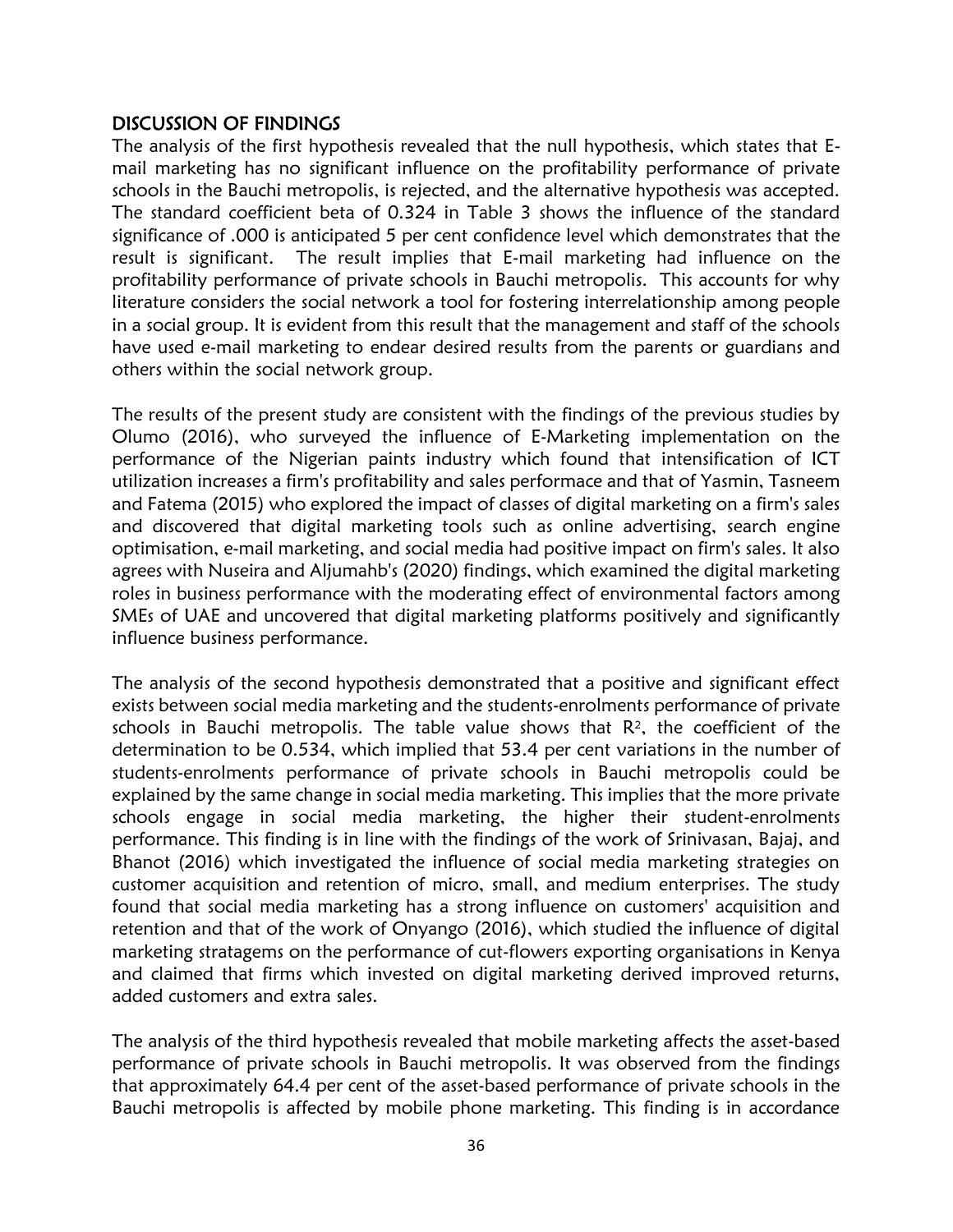with that of Nuseira and Aljumahb (2020) which examined the digital marketing's roles in business performance with the moderating effect of environmental factors among SMEs of UAE and discovered that digital marketing platforms positively and significantly influence business performance and that of Maina (2017) which examined the consequence of digital marketing apparatuses on the performance of businesses in real estate sector in Nairobi County and found that mobile marketing affects business performance to a very great extent. The study's finding also concurred with Enyioko and Lloyd (2017), which examined digital marketing strategies and marketing performance optimisation and found that digital marketing variables had a significant influence on marketing performance optimisation.

# CONCLUSION AND RECOMMENDATIONS

The following conclusions were drawn from the findings of the study; that online marketing variables improve profitability performance, social media marketing impacted the number of students' enrollment performance, and mobile marketing enhances assets in the study area, respectively.

Based on the above conclusions, the following recommendations were made for the managers of private schools in Bauchi metropolis and other similar organisations:

- (a) managers of private schools should regularly exploit the usage of E-mail marketing to enhance their firms' profitability;
- (b) managers of private schools should adequately employ social media marketing platforms as a way of boosting students' enrolments in their schools;
- (c) school management should concentrate more on online marketing platforms (mobile marketing) to increase their assets base; and
- (d) management of private schools should ensure efficient usage of online marketing tools such as e-mail, social media, and mobile marketing to attain enhanced organisational performance.

#### References

- Adewole, C. (2014), Corporate governance and performance in the banking and food industries in Nigeria, *Ilorin Journal of Management Sciences*, 1 (2), 89-101.
- Akar, E. and Topcu, B. (2011), An examination of the factors influencing consumers' attitudes toward social media marketing. Journal of Internet Commerce, 10(1), 35-67. <https://doi.org/10.1080/15332861.2011.558456>. Available online at: <https://www.tandfonline.com/doi/abs/10.1080/15332861.2011.558456>.
- Alford, P. (2010), Marketing technology for adoption by small business. The Service Industries Journal, 35(11-12), 655-669. [https://doi.org/10.1080/02642069.2015.1062884.](https://doi.org/10.1080/02642069.2015.1062884) Available online at: https://www.researchgate.net/publication/279852199 Marketing technology for adoption by small business.
- Al-Matari, E.M., Al-Swidi, A. K. and Bt Fadzil, F.H. (2014), The Measurements of Firm Performance's Dimensions. Asian Journal of Finance & Accounting, 6(1), 24-49[.https://doi.org/10.5296/ajfa.v6i1.4761](https://doi.org/10.5296/ajfa.v6i1.4761). Available online at: [https://www.macrothink.org/journal/index.php/ajfa/article/view/4761/4198.](https://www.macrothink.org/journal/index.php/ajfa/article/view/4761/4198)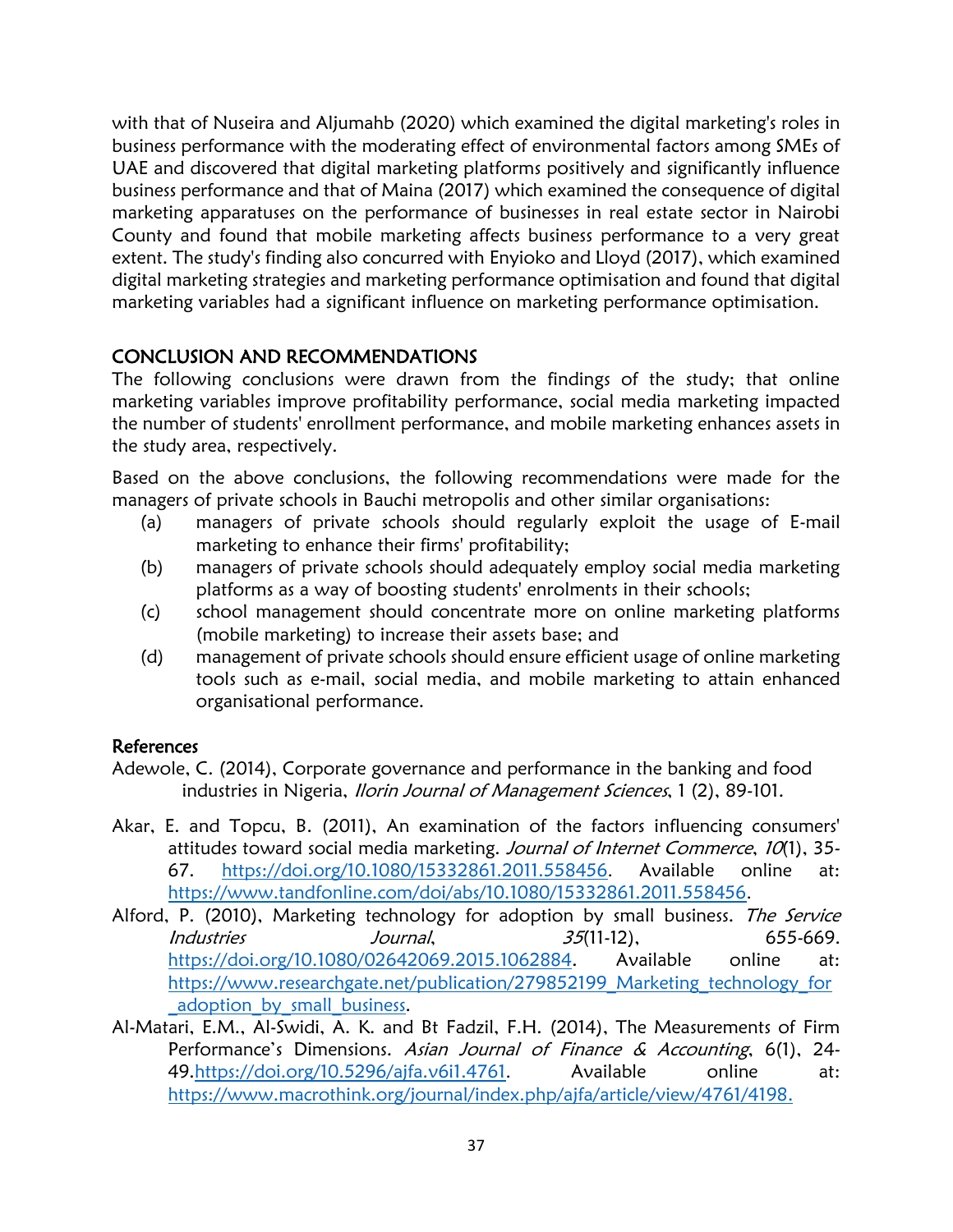- Ancarani, F. and Shankar, V. (2003), Symbian: Customer interaction through collaboration and competition in a convergent industry. Journal of Interactive Marketing, 17(1), 56-76[.https://doi.org/10.1002/dir.10048](https://doi.org/10.1002/dir.10048). Available online at: [https://www.sciencedirect.com/science/article/abs/pii/S1094996803701297?via%3](https://www.sciencedirect.com/science/article/abs/pii/S1094996803701297?via%3Dihub) [Dihub.](https://www.sciencedirect.com/science/article/abs/pii/S1094996803701297?via%3Dihub)
- Barney, J. and Clark, D. (2007), Resource-based theory. New York: Oxford. <http://dx.doi.org/10.1002/pa.303>. Available online at: [https://onlinelibrary.wiley.com/doi/epdf/10.1002/pa.303.](https://onlinelibrary.wiley.com/doi/epdf/10.1002/pa.303)
- Brodie, Winklhofer, Coviello and Johnston (2007),. Is e-marketing coming of age? An examination of the penetration of e-marketing and firm performance. J. Interactive Mark, 21, 2- 21. <http://dx.doi.org/10.1002/dir.20071>. Available online at: [https://www.sciencedirect.com/science/article/abs/pii/S1094996807700191?via%3](https://www.sciencedirect.com/science/article/abs/pii/S1094996807700191?via%3Dihub) [Dihub.](https://www.sciencedirect.com/science/article/abs/pii/S1094996807700191?via%3Dihub)
- Castronovo, A. and Huang, M. (2002), Social media as a strategic marketing tool in the Sicilian wine industry: Evidence from facebook. Wine Economics and Policy, 6(1), 40-47[.http://dx.doi.org/10.1016/j.wep.2017.03.003](http://dx.doi.org/10.1016/j.wep.2017.03.003). Available online at: [https://www.sciencedirect.com/science/article/pii/S2212977417300054?via%3Dih](https://www.sciencedirect.com/science/article/pii/S2212977417300054?via%3Dihub) [ub.](https://www.sciencedirect.com/science/article/pii/S2212977417300054?via%3Dihub)
- Coviello, H., Milley, A. and Marcolin (2001). Understanding IT-enabled interactively in contemporary marketing. Journal of Interactive Marketing, 15(4), 18-33. <https://doi.org/10.1002/dir.1020>. Available online at: [https://www.sciencedirect.com/science/article/abs/pii/S1094996801701909?via%3](https://www.sciencedirect.com/science/article/abs/pii/S1094996801701909?via%3Dihub) [Dihub](https://www.sciencedirect.com/science/article/abs/pii/S1094996801701909?via%3Dihub)
- Claywell, C. (2016), What is social network theory? Retrieved from [http://socialnetworking.lovetoknow.com/What\\_is\\_Social\\_Network\\_Theory.](http://socialnetworking.lovetoknow.com/What_is_Social_Network_Theory)
- Enyioko, N.C. and Lloyd, C.J. (2017), Digital marketing strategies and marketing performance optimization. International Journal of Innovative Research and Advanced Studies, 4(7), 370-378. Available online at: Paper Title (use style: paper [title\) \(ijiras.com\).](http://www.ijiras.com/2017/Vol_4-Issue_7/paper_73.pdf)

Fiester, A. (2016), A study of social media usage and interactions. An Unpublished M.A. thesis presented to the Faculty of the Graduate School at the University of Missouri-Columbia. Available online at: Microsoft Word- Promoting Film Through Social Interactions Online.docx (umsystem.edu).

- Henderson, A. and Bowley, R. (2010), Authentic dialogue? The role of ''friendship'' in a social media recruitment campaign. Journal of Communication Management. 14(3). 237–257 [.http://dx.doi.org/10.1108/13632541011064517.](http://dx.doi.org/10.1108/13632541011064517) Available online at: https://www.researchgate.net/publication/46168049 Authentic Dialogue The Ro le of Friendship in a Social Media Recruitment Campaign.
- Hof, R. (2011), Online advertising spend to overtake TV. An International Journal, 9(3), 100-102.
- Javadian, D. Rezvani, S. Sabbir, R.M., Fouladivanda, F., Nahid, N. and Faramarzi, J.S. (2012). A conceptual study on e-marketing and its operation on firm's promotion and understanding customer's response. International Journal of Business &Management. 7(19): 114. [\(2\) \(PDF\) A Conceptual Study on E-marketing and Its](https://www.researchgate.net/publication/314822124_A_Conceptual_Study_on_E-marketing_and_Its_Operation_on_Firm)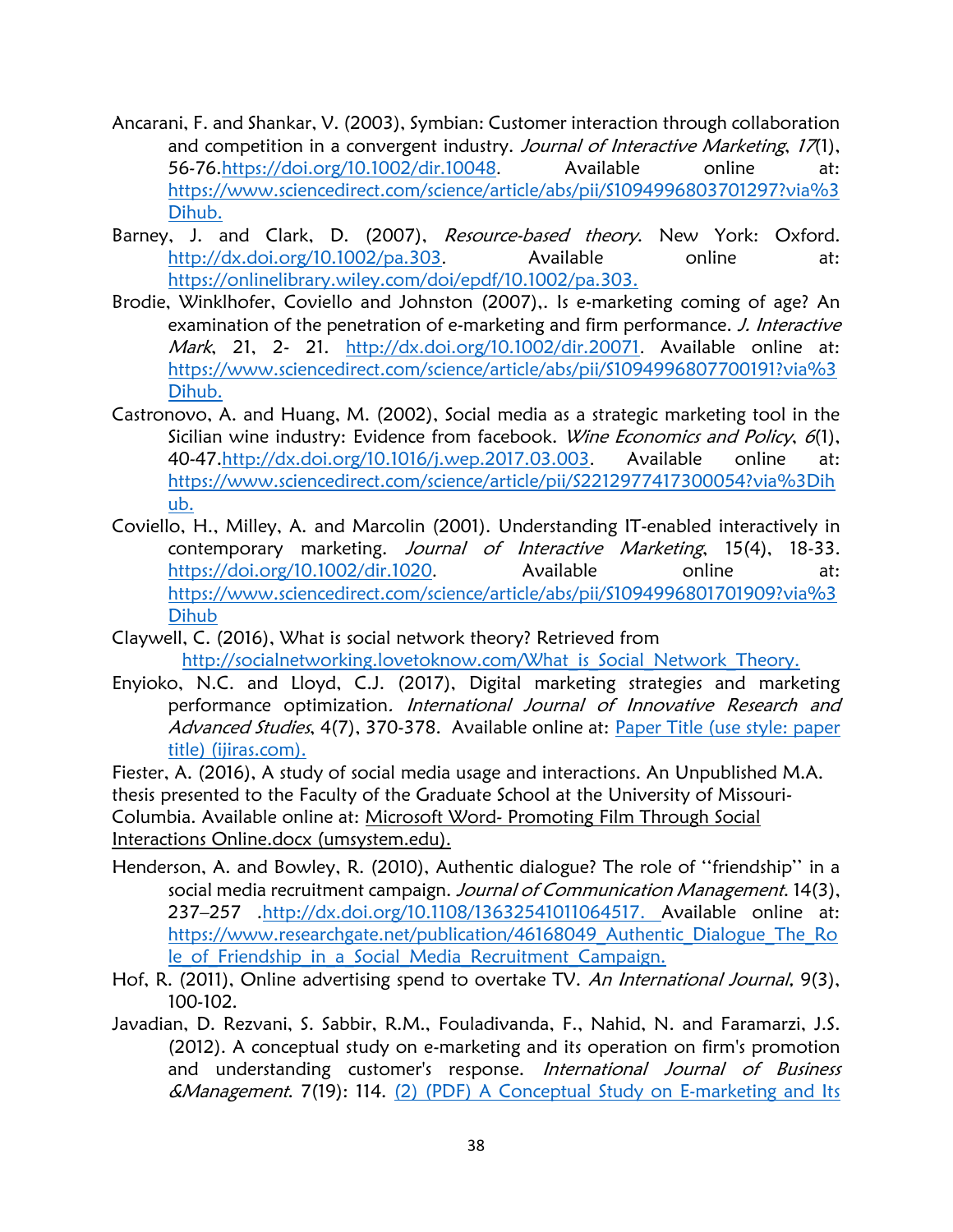[Operation on Firm's Promotion and Understand](https://www.researchgate.net/publication/314822124_A_Conceptual_Study_on_E-marketing_and_Its_Operation_on_Firm)ing Customer's Response [\(researchgate.net\).](https://www.researchgate.net/publication/314822124_A_Conceptual_Study_on_E-marketing_and_Its_Operation_on_Firm)

- Kaplan, A.M. and Haenlein, M. (2010), Users of the world, unite! The challenges and opportunities of social media. Business Horizons. 53(1): 59-68. <http://dx.doi.org/10.1016/j.bushor.2009.09.003>. Available online at: [https://www.sciencedirect.com/science/article/abs/pii/S0007681309001232?via%](https://www.sciencedirect.com/science/article/abs/pii/S0007681309001232?via%3Dihub) [3Dihub.](https://www.sciencedirect.com/science/article/abs/pii/S0007681309001232?via%3Dihub)
- Katona, Z., Zubcsek, P.P. and Sarvary, M. (2011), Network effects and personal influences: The diffusion of an online social network. Journal of Marketing Research, 48(3), 425-443. Available at: [https://www.semanticscholar.org/paper/Network-Effects](https://www.semanticscholar.org/paper/Network-Effects-and-Personal-Influences%3A-The-of-an-Katona-Zubcsek/bf677e540bfbed95604f9d7853444dd837dd6deb)[and-Personal-Influences%3A-The-of-an-Katona-](https://www.semanticscholar.org/paper/Network-Effects-and-Personal-Influences%3A-The-of-an-Katona-Zubcsek/bf677e540bfbed95604f9d7853444dd837dd6deb)[Zubcsek/bf677e540bfbed95604f9d7853444dd837dd6deb.](https://www.semanticscholar.org/paper/Network-Effects-and-Personal-Influences%3A-The-of-an-Katona-Zubcsek/bf677e540bfbed95604f9d7853444dd837dd6deb)
- Kotler, P. and Keller, K. (2009), Marketing management. (13th ed.). Upper Saddle River: Prentice Hall. Available at: [https://www.worldcat.org/title/marketing](https://www.worldcat.org/title/marketing-management/oclc/189700343)[management/oclc/189700343](https://www.worldcat.org/title/marketing-management/oclc/189700343)
- Lilyquist, M. (2019), Understanding the pros and cons of traditional and internetmarketing. Trational vs internet marketing. Available online at: Traditional vs. Internet Marketing (thebalancesmb.com)

Linda, A. (2012). E-mail marketing insight Ireland 2012/2013 in Bluecast Digital. Available onlin[eEmail Marketing Statistics Ireland 2012/2013 | \(bluecastdigital.com\)](https://bluecastdigital.com/email-marketing/email-marketing-statistics-ireland-2012)

- Mangold, W. G. and Faulds, D.J. (2009), Social media: the new hybrid element of the promotional mix. *Business Horizons*, 52, 357-365. [https://doi.org/10.1016/j.bushor.2009.03.002.](https://doi.org/10.1016/j.bushor.2009.03.002) Available online at: [https://www.sciencedirect.com/science/article/abs/pii/S0007681309000329?via%](https://www.sciencedirect.com/science/article/abs/pii/S0007681309000329?via%3Dihub) [3Dihub](https://www.sciencedirect.com/science/article/abs/pii/S0007681309000329?via%3Dihub)
- Maina, N.C. (2017), Effect of digital marketing tools on performance of businesses in real estate sector in Nairobi County. An unpublished MBA Project submitted to KCA University, Nairobi, Kenya. Available at: [http://41.89.49.13:8080/xmlui/bitstream/handle/123456789/1241/Maina-](http://41.89.49.13:8080/xmlui/bitstream/handle/123456789/1241/Maina-Effect%20Of%20Digital%20Marketing%20Tools%20On%20Performance%20Of%20Businesses%20In%20Real%20Estate%20Sector%20In%20Nairobi%20County.pdf?sequence=1&isAllowed=y)[Effect%20Of%20Digital%20Marketing%20Tools%20On%20Performance%20](http://41.89.49.13:8080/xmlui/bitstream/handle/123456789/1241/Maina-Effect%20Of%20Digital%20Marketing%20Tools%20On%20Performance%20Of%20Businesses%20In%20Real%20Estate%20Sector%20In%20Nairobi%20County.pdf?sequence=1&isAllowed=y) [Of%20Businesses%20In%20Real%20Estate%20Sector%20In%20Nairobi%20C](http://41.89.49.13:8080/xmlui/bitstream/handle/123456789/1241/Maina-Effect%20Of%20Digital%20Marketing%20Tools%20On%20Performance%20Of%20Businesses%20In%20Real%20Estate%20Sector%20In%20Nairobi%20County.pdf?sequence=1&isAllowed=y) [ounty.pdf?sequence=1&isAllowed=y](http://41.89.49.13:8080/xmlui/bitstream/handle/123456789/1241/Maina-Effect%20Of%20Digital%20Marketing%20Tools%20On%20Performance%20Of%20Businesses%20In%20Real%20Estate%20Sector%20In%20Nairobi%20County.pdf?sequence=1&isAllowed=y)
- Matikiti, H. and Afolabi, O. (2012). An empirical evidence on the usage of internet marketing in the hopsitality sector in an emerging ecnonmy and its relationship to profitability. International Review of Social Sciences and Humanities. 4(1), 181-197.
- McLaren, L. (2011),. Critical marketing success factors for sustainable rural tourism routes: a KwaZulu-Natal stakeholder perspective (online). (MPhil dissertation). University of Pretoria. Available at: [https://repository.up.ac.za/handle/2263/28529.](https://repository.up.ac.za/handle/2263/28529)
- Molenaar, C. (2012), *E-Marketing: Applications of information technology and the* internet within marketing. Routledge. Available at: [https://www.worldcat.org/title/e-marketing-applications-of-information](https://www.worldcat.org/title/e-marketing-applications-of-information-technology-and-the-internet-within-marketing/oclc/801775270)[technology-and-the-internet-within-marketing/oclc/801775270.](https://www.worldcat.org/title/e-marketing-applications-of-information-technology-and-the-internet-within-marketing/oclc/801775270)
- Mou, Y., Atkin, D., Fu, H., Lin, C.A. and Lau, T.Y. (2013), The influence of online forum and SNS use on online political discussion in China: Assessing ''spirals of trust''. Telematics Inform. 30(4), 359–369[.https://doi.org/10.1016/j.tele.2013.04.002.](https://doi.org/10.1016/j.tele.2013.04.002)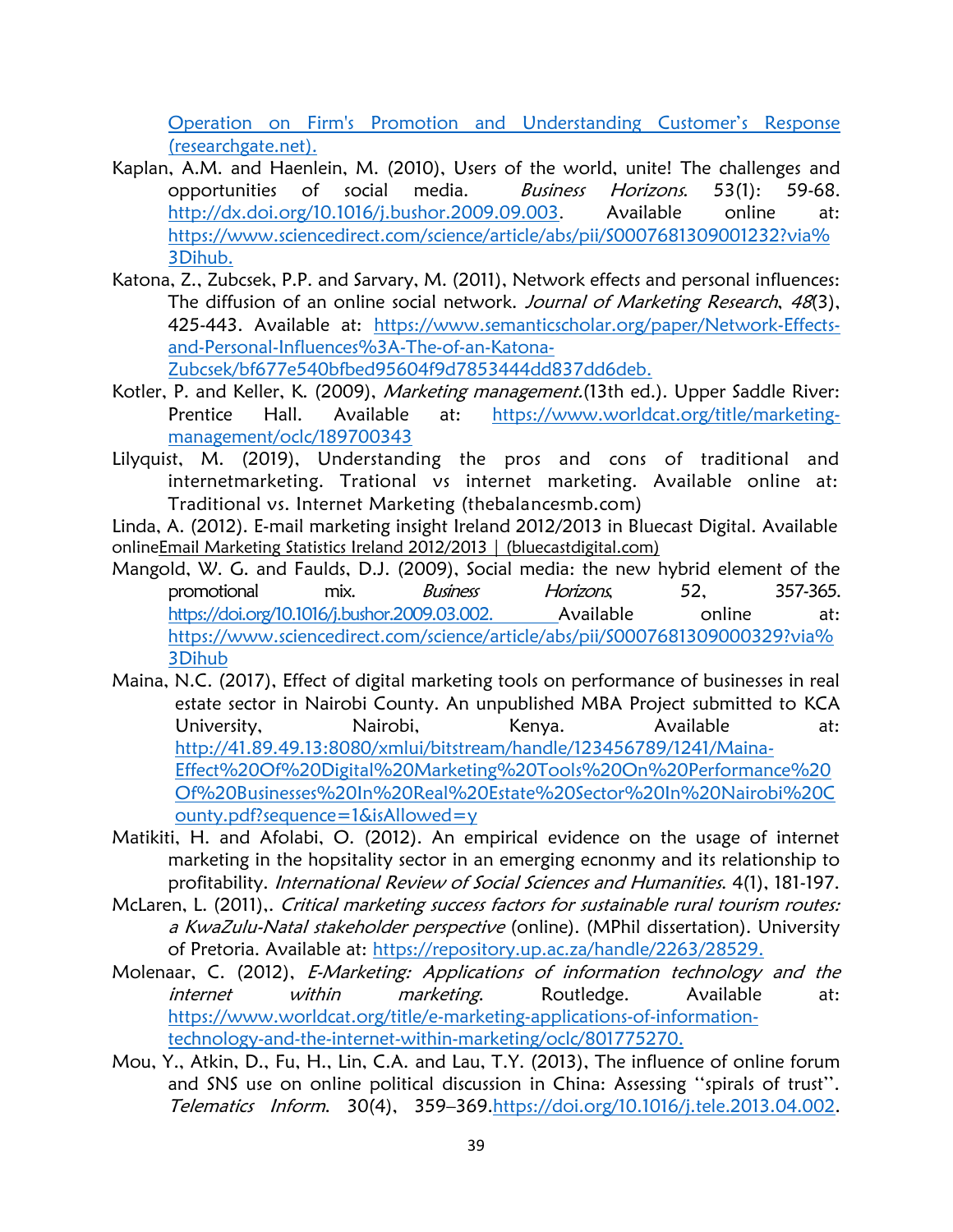Available online at:

[https://www.sciencedirect.com/science/article/abs/pii/S0736585313000269.](https://www.sciencedirect.com/science/article/abs/pii/S0736585313000269)

Mustapha, Y.I., Abdulazeez, S.O. and Abdul, F.A. (2020), Halal marketing practices and performance of cooperative societies in Ilorin metropolis, Kwara state Nigeria. Journal of Islamic Business and Management, 10 (2), 343- 367[.https://doi.org/10.26501/jibm/2020.1002-004.](https://doi.org/10.26501/jibm/2020.1002-004) [https://jibm.org/wp-content/uploads/2021/03/4-Mustapha-Yusuf-Ismaila-1-](https://jibm.org/wp-content/uploads/2021/03/4-Mustapha-Yusuf-Ismaila-1-Abdulazeez-Sodiq-Olamilekan2-Abdul-Falilat-Ajoke3.pdf) [Abdulazeez-Sodiq-Olamilekan2-Abdul-Falilat-Ajoke3.pdf.](https://jibm.org/wp-content/uploads/2021/03/4-Mustapha-Yusuf-Ismaila-1-Abdulazeez-Sodiq-Olamilekan2-Abdul-Falilat-Ajoke3.pdf)

Nunnally, J. and Bernstein, I.H. (1994), Psychometric theory. (3rd ed.), New York: McGraw-Hill[.https://doi.org/10.1177%2F014662169501900308](https://doi.org/10.1177%2F014662169501900308). Available online at: [https://journals.sagepub.com/doi/10.1177/014662169501900308.](https://journals.sagepub.com/doi/10.1177/014662169501900308)

- Nuseira, M.T. and Aljumahb, A. (2020), The role of digital marketing in business performance with the moderating effect of environment factors among SMEs of UAE. International Journal of Innovation, Creativity and Change. 11(3), 310-324. Available at: https://ijicc.net/images/vol11iss3/11325 Nuseir\_2020\_E\_R.pdf.
- Olalekan, U. and Asikhia, H. (2009), The moderating role of e-marketing on the consequences of market orientation in Nigerian firms. Ogun state, Nigeria: Covenant University.
- Olumo, M.O. (2016), E-marketing adoption and performance in the Nigerian paints industry. International Journal of Economics, Commerce and Management. 4(2): 235-252. [\(2\) \(Pdf\) E-Marketing Adoption and Performance in The Nigerian Paints Industry](https://www.researchgate.net/publication/330360532_E-MARKETING_ADOPTION_AND_PERFORMANCE_IN_THE_NIGERIAN_PAINTS_INDUSTRY)  [\(Researchgate.Net\).](https://www.researchgate.net/publication/330360532_E-MARKETING_ADOPTION_AND_PERFORMANCE_IN_THE_NIGERIAN_PAINTS_INDUSTRY)
- Onyango, K. (2016), Influence of digital marketing strategies on performance of cut flowers exporting firms in Kenya. (MBA Thesis). University of Nairobi, Kenya. Available at: [https://www.semanticscholar.org/paper/Influence-of-Digital-](https://www.semanticscholar.org/paper/Influence-of-Digital-Marketing-Strategies-on-of-in-Onyango/9ed0087ef14998e2badbc390d90faeef8c767f82)[Marketing-Strategies-on-of-in-](https://www.semanticscholar.org/paper/Influence-of-Digital-Marketing-Strategies-on-of-in-Onyango/9ed0087ef14998e2badbc390d90faeef8c767f82)

[Onyango/9ed0087ef14998e2badbc390d90faeef8c767f82.](https://www.semanticscholar.org/paper/Influence-of-Digital-Marketing-Strategies-on-of-in-Onyango/9ed0087ef14998e2badbc390d90faeef8c767f82)

- Pataraia, N., Falconer, I., Margaryan, A., Littlejohn, A. and Fincher, S. (2014), 'Who do you talk to about your teaching?': Networking activities among university teachers. Frontline Learning Research, <sup>2</sup>(2), 4-14. [https://doi.org/10.14786/flr.v2i2.89.](https://doi.org/10.14786/flr.v2i2.89) [https://journals.sfu.ca/flr/index.php/journal/article/view/89/138.](https://journals.sfu.ca/flr/index.php/journal/article/view/89/138)
- Ryan, D. and Jones, J. (2009), Understanding digital marketing: Marketing strategies for engaging the digital generation. Kogan: Page Publishers. Available at: [https://www.academia.edu/30511847/Understanding\\_Digital\\_Marketing\\_DAMIA](https://www.academia.edu/30511847/Understanding_Digital_Marketing_DAMIAN_RYAN_and_CALVIN_JONES) [N\\_RYAN\\_and\\_CALVIN\\_JONES.](https://www.academia.edu/30511847/Understanding_Digital_Marketing_DAMIAN_RYAN_and_CALVIN_JONES)
- Santos, J.B. and Brito, L.A.L. (2012), Toward a Subjective Measurement Model for Firm Performance. *Brazilian Administration Review*, 9(6), 95-117, <http://dx.doi.org/10.1590/S1807-76922012000500007>. Available online at: [https://www.scielo.br/j/bar/a/3P5gmSvbRPmgZRmp46BDTKr/?lang=en.](https://www.scielo.br/j/bar/a/3P5gmSvbRPmgZRmp46BDTKr/?lang=en)
- Scharl, A., Dickinger, A. and Murphy, J. (2005), Diffusion and success factors of mobile marketing. *Electronic Commerce Research and Applications*, 4(2), 159-173[.http://dx.doi.org/10.1016/j.elerap.2004.10.006](http://dx.doi.org/10.1016/j.elerap.2004.10.006). Available online at: [https://www.sciencedirect.com/science/article/abs/pii/S1567422304000390?vi](https://www.sciencedirect.com/science/article/abs/pii/S1567422304000390?via%3Dihub) [a%3Dihub.](https://www.sciencedirect.com/science/article/abs/pii/S1567422304000390?via%3Dihub)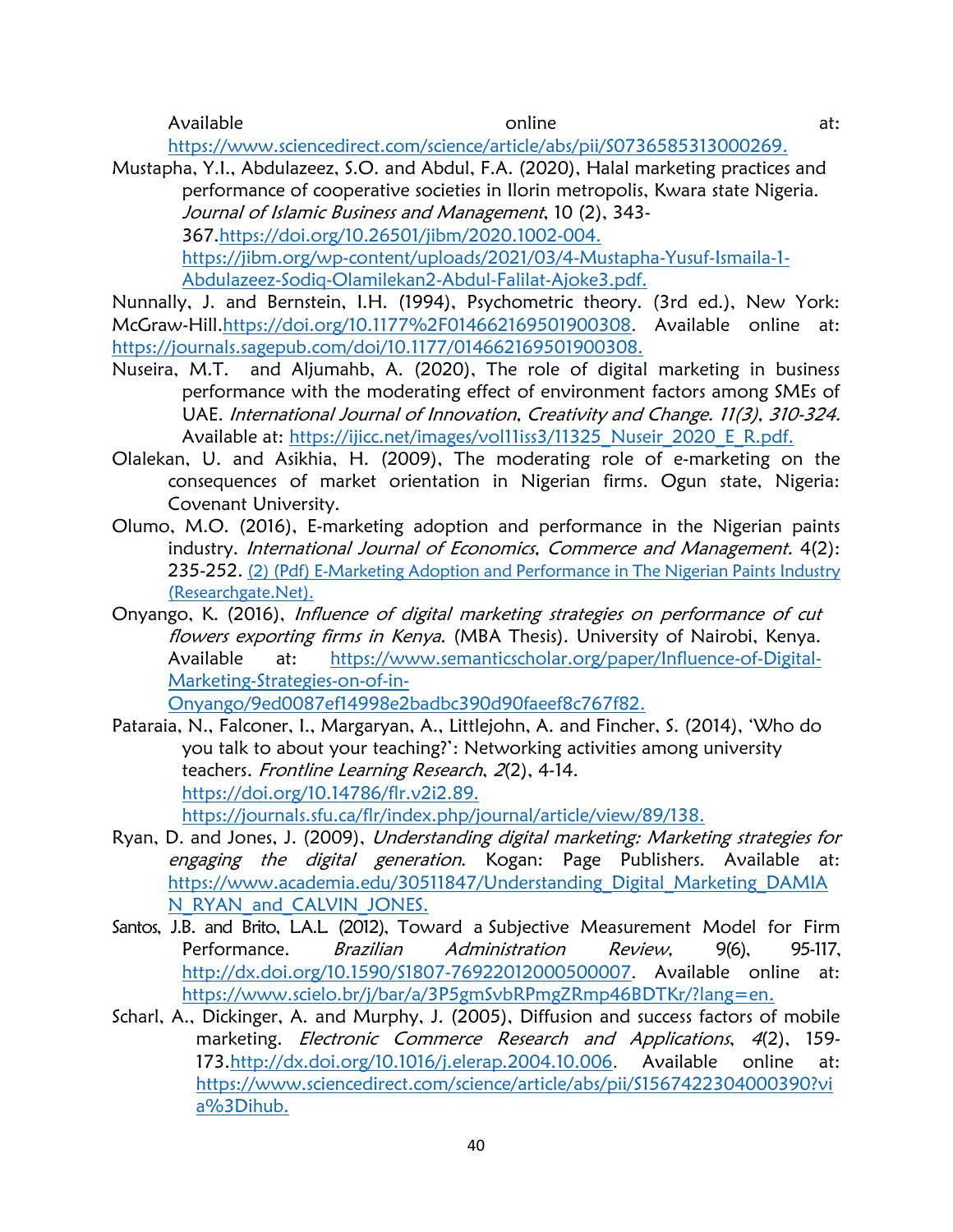Sekaran, U. and Bougie, R. (2009), Research Methods for Business: A Skill Building Approach. 5<sup>th</sup> edition, John Wiley and Sons Inc., Hoboken.

Research Methods for Business: A Skill Building Approach ( $5<sup>th</sup>$  Edition) — Tilburg University Research Portal.

- Srinivasan, R., Bajaj, R. and Bhanot, S. (2016), Impact of social media marketing strategies used by micro, small and medium enterprises on customer acquisition and retention. Journal of Business and Management, 18(1), 91-101. [http://dx.doi.org/10.9790/487X-181391101.](http://dx.doi.org/10.9790/487X-181391101) Available online at: [https://www.iosrjournals.org/iosr-jbm/papers/Vol18-issue1/Version-](https://www.iosrjournals.org/iosr-jbm/papers/Vol18-issue1/Version-3/M0181391101.pdf)[3/M0181391101.pdf.](https://www.iosrjournals.org/iosr-jbm/papers/Vol18-issue1/Version-3/M0181391101.pdf)
- Statistia (2021), Number of social network users in Nigeria from 2017 to 2026. Available online at: [• Number of social network users in Nigeria 2026 | Statista](https://www.statista.com/statistics/972907/number-of-social-network-users-in-nigeria/).
- SteenKamp, M., & Hyde-Clarke, N., (2014). The use of Facebook for political commentary in South Africa. Telematics Inform. 31(1), 91–97. [http://dx.doi.org/10.1016/j.tele.2012.10.002.](http://dx.doi.org/10.1016/j.tele.2012.10.002) Available online at: [https://www.sciencedirect.com/science/article/abs/pii/S0736585312000755?via](https://www.sciencedirect.com/science/article/abs/pii/S0736585312000755?via%3Dihub) [%3Dihub.](https://www.sciencedirect.com/science/article/abs/pii/S0736585312000755?via%3Dihub)
- Steinbock, D. (2006), The missing link why mobile marketing is different. *International* Journal of Mobile Marketing, 1(1), 83-94.
- Stokes, R. (2011). *E-marketing: The essential guide to digital marketing*. Quirk eMarketing, New York: The Free Press.
- Tanuri, I. (2010), A literature review: Role of social media in contemporary marketing. Retrived from: <http://www.slideshare.net/groovygenie/role-ofsocial- media-incontemporary-marketing>.
- Tapscott, D. and Williams, A.D. (2008), Wikinomics: How Mass Collaboration Changes Everything, USA: Penguin Group.
- Tarutė, A. and Gatautis, R. (2014), ICT impact on SMEs performance. Procedia Social and Behavioral Sciences, 110, 1218 – 1225.doi: 10.1016/j.sbspro.2013.12.968.
- Varrella, S. (2021), Number of primary schools in Nigeria 2019 by ownership. Available at: Nigeria: private and public primary schools/Statista.
- Wolpert, D.H. (2013), Theory of Collective Intelligence, NASA Technical Report Server. Available at: [https://ti.arc.nasa.gov/m/pub](https://ti.arc.nasa.gov/m/pub-archive/729h/0729%20(Wolpert).pdf)[archive/729h/0729%20\(Wolpert\).pdf.](https://ti.arc.nasa.gov/m/pub-archive/729h/0729%20(Wolpert).pdf)

Williams, K. and Durrance, J.C. (2008), Social networks and social capital: Rethinking theory in community informatics. Journal of Community Informatics (2008). [http://dx.doi.org/10.15353/joci.v4i3.2946.](http://dx.doi.org/10.15353/joci.v4i3.2946) Available at: https://www.researchgate.net/publication/220536667 Social Networks and So cial Capital Rethinking Theory in Community Informatics.

Yamane, T. (1967). Statistics: An introductory analysis, (2nd ed.), New York: Harper and Row. Available at: [https://www.worldcat.org/title/statistics-an-introductory-analysis-](https://www.worldcat.org/title/statistics-an-introductory-analysis-%202nd-ed/oclc/299725866)2nd-ed/oclc/299725866.

Yasmin, A., Tasneem, S. and Fatema, K. (2015), Effectiveness of Digital Marketing in the Challenging Age: An Empirical Study. International Journal of Management Sciences, 1(5), 68-80.https://doi.org[/10.18775/ijmsba.1849-5664-5419.2014.15.1006.](https://econpapers.repec.org/scripts/redir.pf?u=https%3A%2F%2Fdoi.org%2F10.18775%252Fijmsba.1849-5664-5419.2014.15.1006;h=repec:mgs:ijmsba:v:1:y:2015:i:5:p:69-80)Available online at: [https://researchleap.com/wp-content/uploads/2015/04/Effectiveness-of-](https://researchleap.com/wp-content/uploads/2015/04/Effectiveness-of-Digital-Marketing-in-the-Challenging-Age-An-Empirical-Study.pdf)